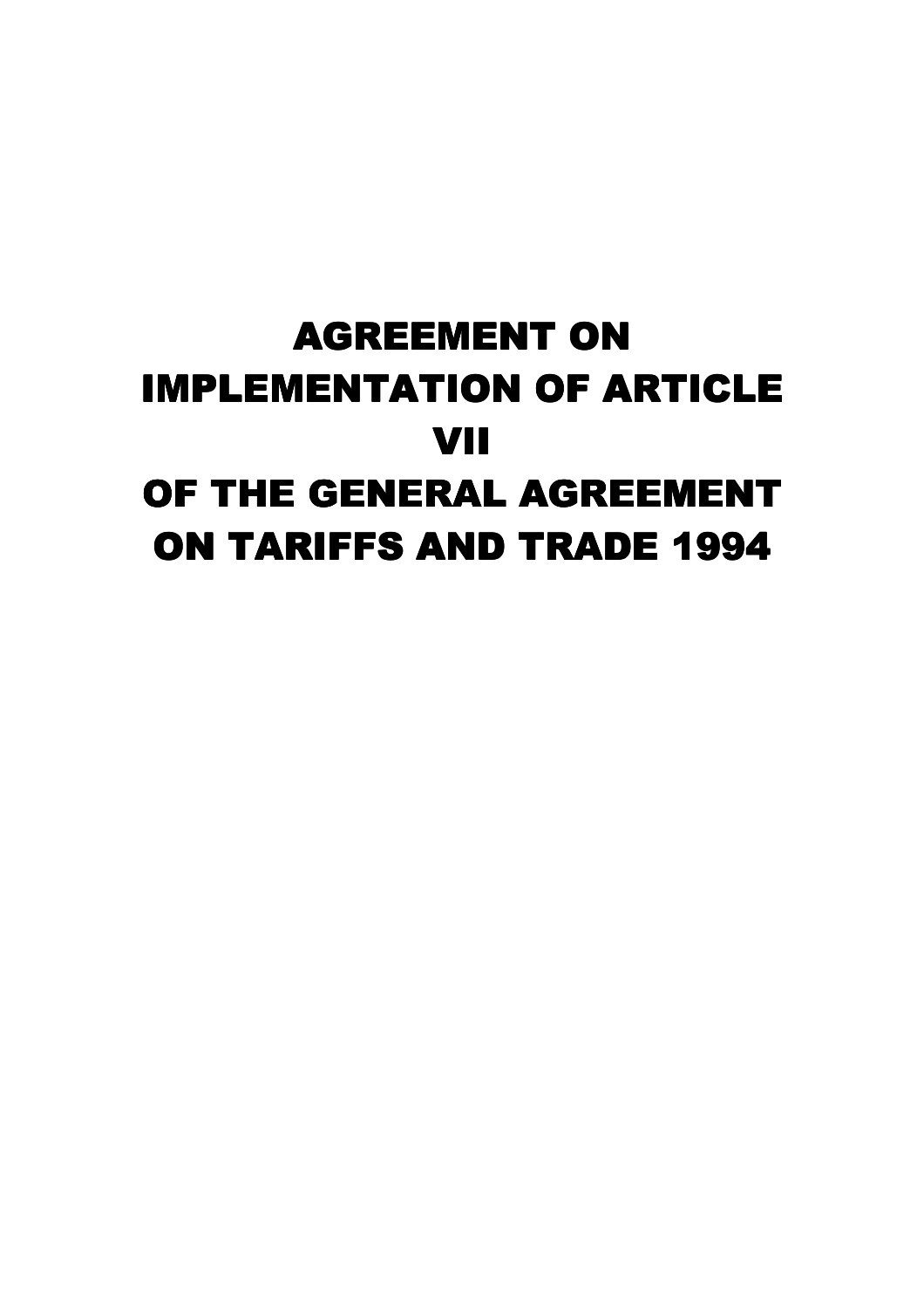# AGREEMENT ON IMPLEMENTATION OF ARTICLE VII OF THE GENERAL AGREEMENT ON TARIFFS AND TRADE 1994

# GENERAL INTRODUCTORY COMMENTARY

1. The primary basis for customs value under this Agreement is "transaction value" as defined in Article 1. Article 1 is to be read together with Article 8 which provides, inter alia, for adjustments to the price actually paid or payable in cases where certain specific elements which are considered to form a part of the value for customs purposes are incurred by the buyer but are not included in the price actually paid or payable for the imported goods. Article 8 also provides for the inclusion in the transaction value of certain considerations which may pass from the buyer to the seller in the form of specified goods or services rather than in the form of money. Articles 2 through 7 provide methods of determining the customs value whenever it cannot be determined under the provisions of Article 1.

2. Where the customs value cannot be determined under the provisions of Article 1 there should normally be a process of consultation between the customs administration and importer with a view to arriving at a basis of value under the provisions of Article 2 or 3. It may occur, for example, that the importer has information about the customs value of identical or similar imported goods which is not immediately available to the customs administration in the port of importation. On the other hand, the customs administration may have information about the customs value of identical or similar imported goods which is not readily available to the importer. A process of consultation between the two parties will enable information to be exchanged, subject to the requirements of commercial confidentiality, with a view to determining a proper basis of value for customs purposes.

3. Articles 5 and 6 provide two bases for determining the customs value where it cannot be determined on the basis of the transaction value of the imported goods or of identical or similar imported goods. Under paragraph 1 of Article 5 the customs value is determined on the basis of the price at which the goods are sold in the condition as imported to an unrelated buyer in the country of importation. The importer also has the right to have goods which are further processed after importation valued under the provisions of Article 5 if the importer so requests. Under Article 6 the customs value is determined on the basis of the computed value. Both these methods present certain difficulties and because of this the importer is given the right, under the provisions of Article 4, to choose the order of application of the two methods.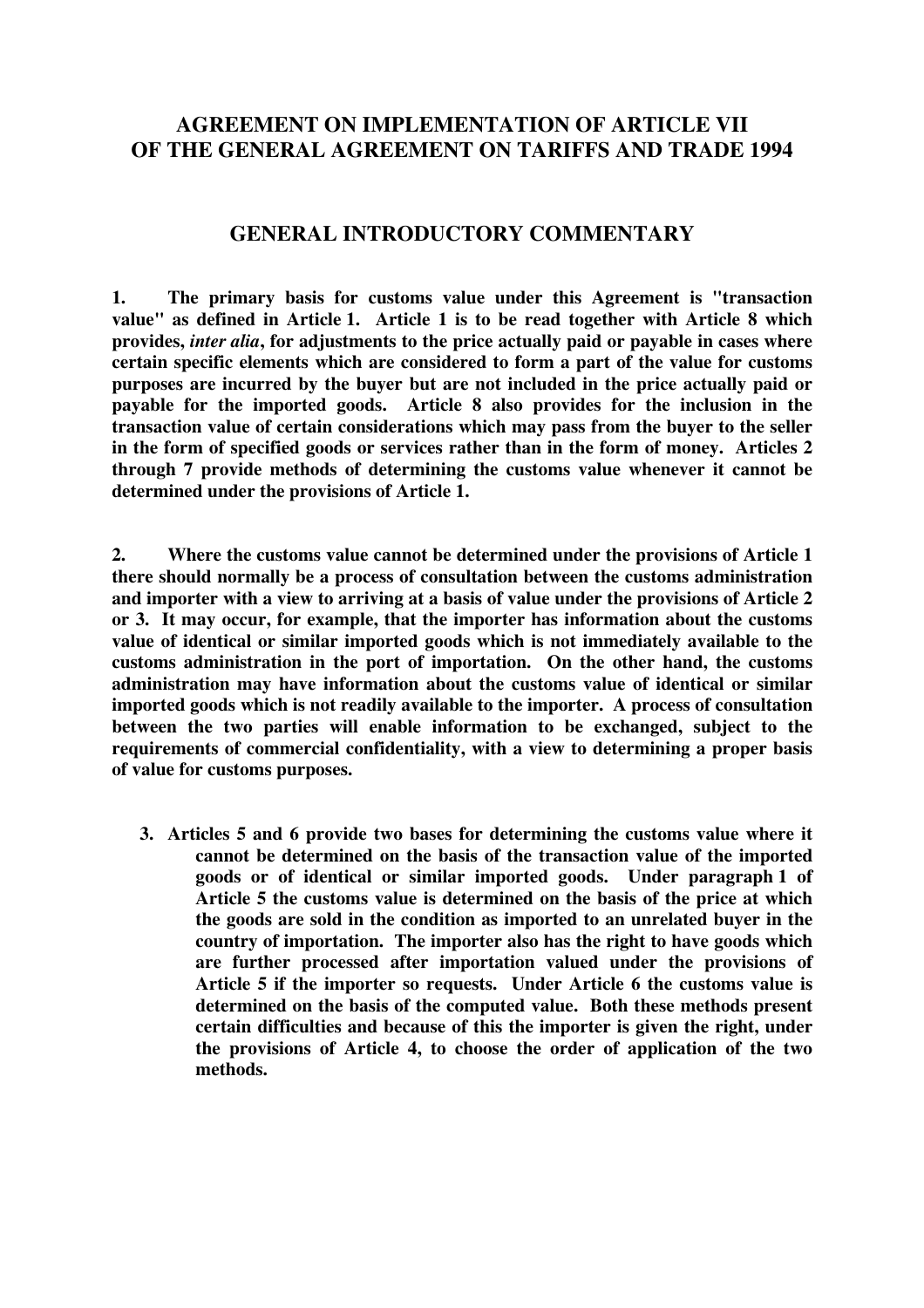4. Article 7 sets out how to determine the customs value in cases where it cannot be determined under the provisions of any of the preceding Articles.

#### Members,

Having regard to the Multilateral Trade Negotiations;

Desiring to further the objectives of GATT 1994 and to secure additional benefits for the international trade of developing countries;

Recognizing the importance of the provisions of Article VII of GATT 1994 and desiring to elaborate rules for their application in order to provide greater uniformity and certainty in their implementation;

Recognizing the need for a fair, uniform and neutral system for the valuation of goods for customs purposes that precludes the use of arbitrary or fictitious customs values;

Recognizing that the basis for valuation of goods for customs purposes should, to the greatest extent possible, be the transaction value of the goods being valued;

Recognizing that customs value should be based on simple and equitable criteria consistent with commercial practices and that valuation procedures should be of general application without distinction between sources of supply;

Recognizing that valuation procedures should not be used to combat dumping;

Hereby agree as follows: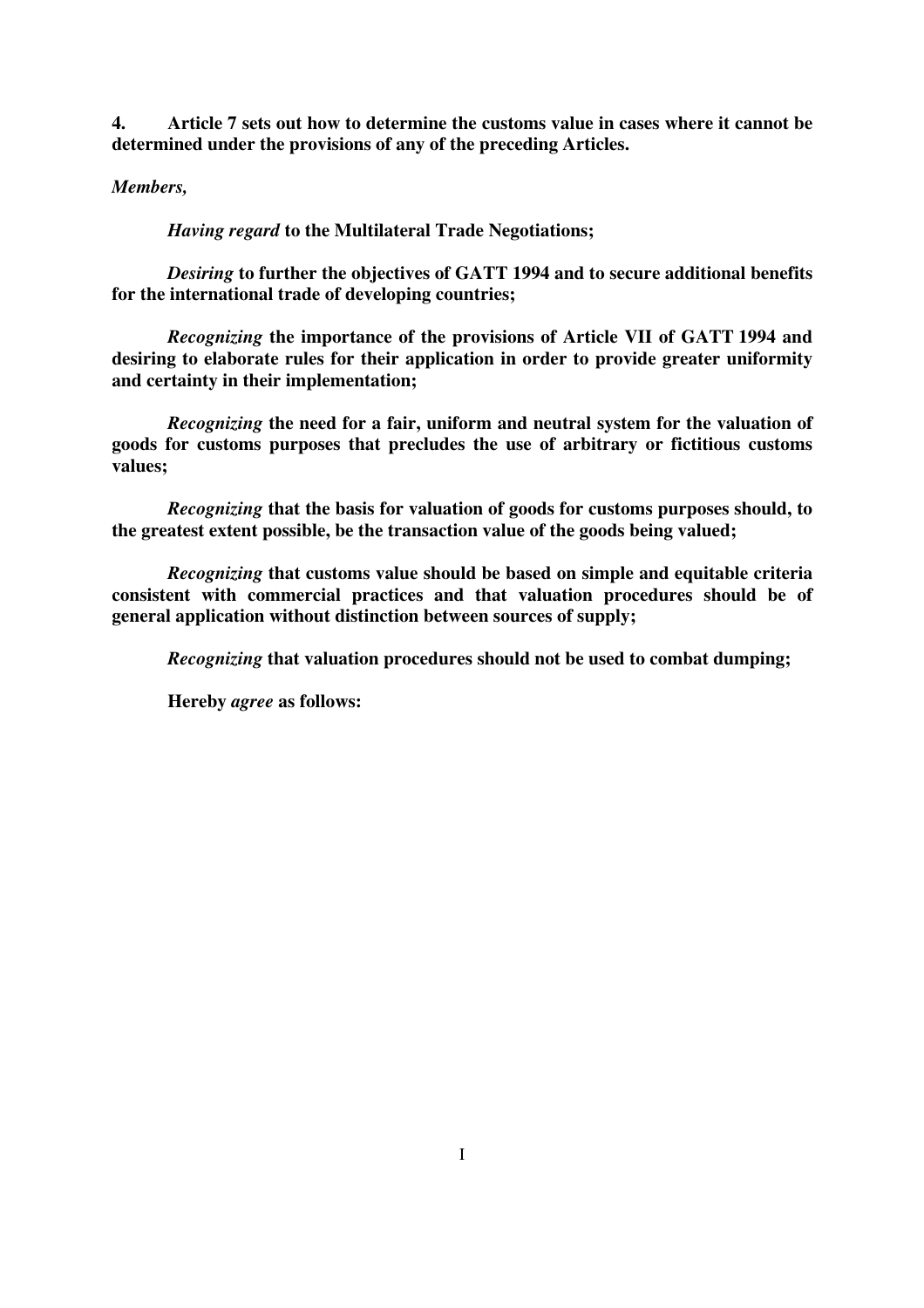# RULES ON CUSTOMS VALUATION

# Article 1

1. The customs value of imported goods shall be the transaction value, that is the price actually paid or payable for the goods when sold for export to the country of importation adjusted in accordance with the provisions of Article 8, provided:

- (a) that there are no restrictions as to the disposition or use of the goods by the buyer other than restrictions which:
	- (i) are imposed or required by law or by the public authorities in the country of importation;
	- (ii) limit the geographical area in which the goods may be resold; or
	- (iii) do not substantially affect the value of the goods;
- (b) that the sale or price is not subject to some condition or consideration for which a value cannot be determined with respect to the goods being valued;
- (c) that no part of the proceeds of any subsequent resale, disposal or use of the goods by the buyer will accrue directly or indirectly to the seller, unless an appropriate adjustment can be made in accordance with the provisions of Article 8; and
- (d) that the buyer and seller are not related, or where the buyer and seller are related, that the transaction value is acceptable for customs purposes under the provisions of paragraph 2.
- 2. (a) In determining whether the transaction value is acceptable for the purposes of paragraph 1, the fact that the buyer and the seller are related within the meaning of Article 15 shall not in itself be grounds for regarding the transaction value as unacceptable. In such case the circumstances surrounding the sale shall be examined and the transaction value shall be accepted provided that the relationship did not influence the price. If, in the light of information provided by the importer or otherwise, the customs administration has grounds for considering that the relationship influenced the price, it shall communicate its grounds to the importer and the importer shall be given a reasonable opportunity to respond. If the importer so requests, the communication of the grounds shall be in writing.
	- (b) In a sale between related persons, the transaction value shall be accepted and the goods valued in accordance with the provisions of paragraph 1 whenever the importer demonstrates that such value closely approximates to one of the following occurring at or about the same time: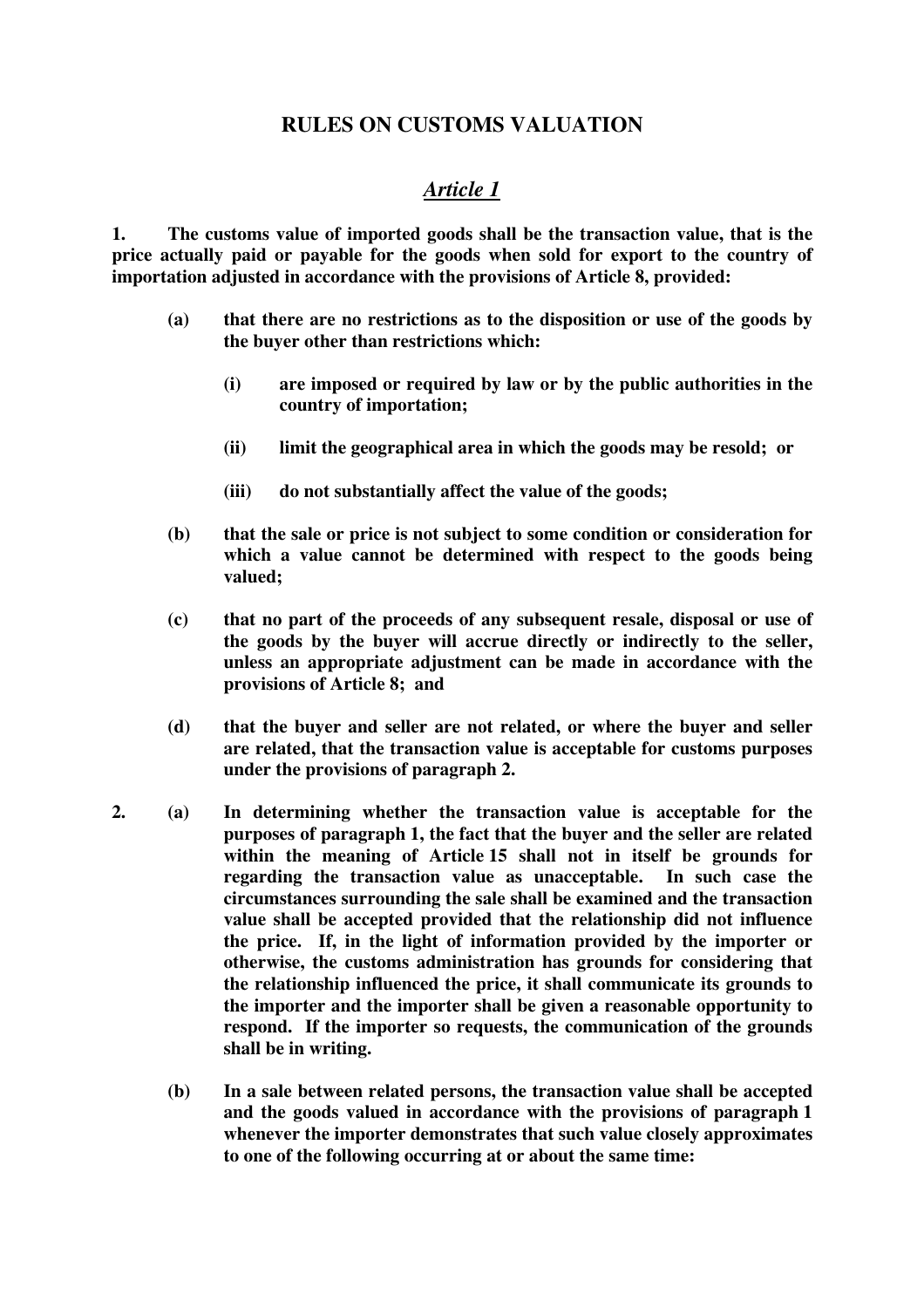- (i) the transaction value in sales to unrelated buyers of identical or similar goods for export to the same country of importation;
- (ii) the customs value of identical or similar goods as determined under the provisions of Article 5;
- (iii) the customs value of identical or similar goods as determined under the provisions of Article 6;

In applying the foregoing tests, due account shall be taken of demonstrated differences in commercial levels, quantity levels, the elements enumerated in Article 8 and costs incurred by the seller in sales in which the seller and the buyer are not related that are not incurred by the seller in sales in which the seller and the buyer are related.

(c) The tests set forth in paragraph 2(b) are to be used at the initiative of the importer and only for comparison purposes. Substitute values may not be established under the provisions of paragraph 2(b).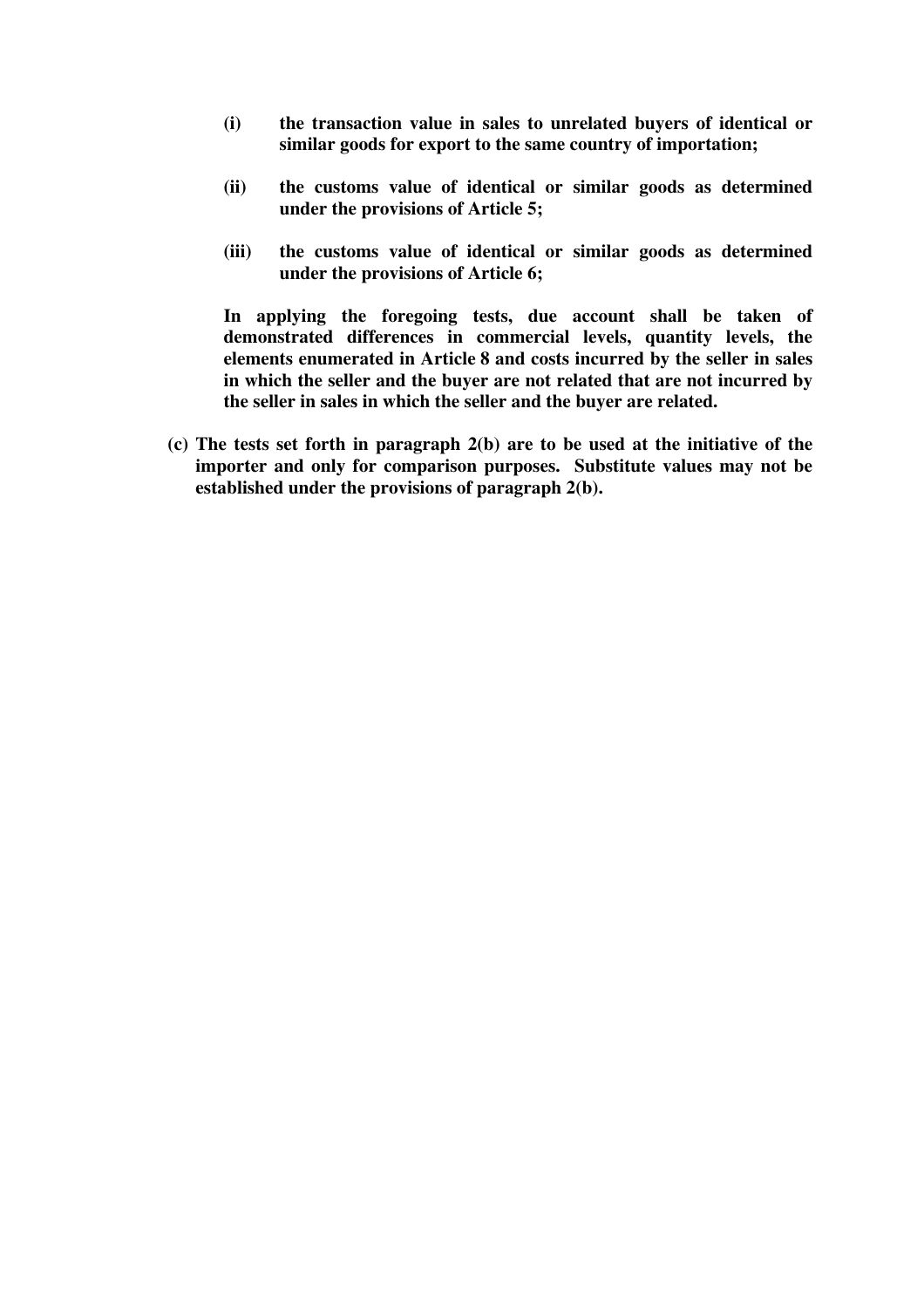- 1. (a) If the customs value of the imported goods cannot be determined under the provisions of Article 1, the customs value shall be the transaction value of identical goods sold for export to the same country of importation and exported at or about the same time as the goods being valued.
	- (b) In applying this Article, the transaction value of identical goods in a sale at the same commercial level and in substantially the same quantity as the goods being valued shall be used to determine the customs value. Where no such sale is found, the transaction value of identical goods sold at a different commercial level and/or in different quantities, adjusted to take account of differences attributable to commercial level and/or to quantity, shall be used, provided that such adjustments can be made on the basis of demonstrated evidence which clearly establishes the reasonableness and accuracy of the adjustment, whether the adjustment leads to an increase or a decrease in the value.

2. Where the costs and charges referred to in paragraph 2 of Article 8 are included in the transaction value, an adjustment shall be made to take account of significant differences in such costs and charges between the imported goods and the identical goods in question arising from differences in distances and modes of transport.

3. If, in applying this Article, more than one transaction value of identical goods is found, the lowest such value shall be used to determine the customs value of the imported goods.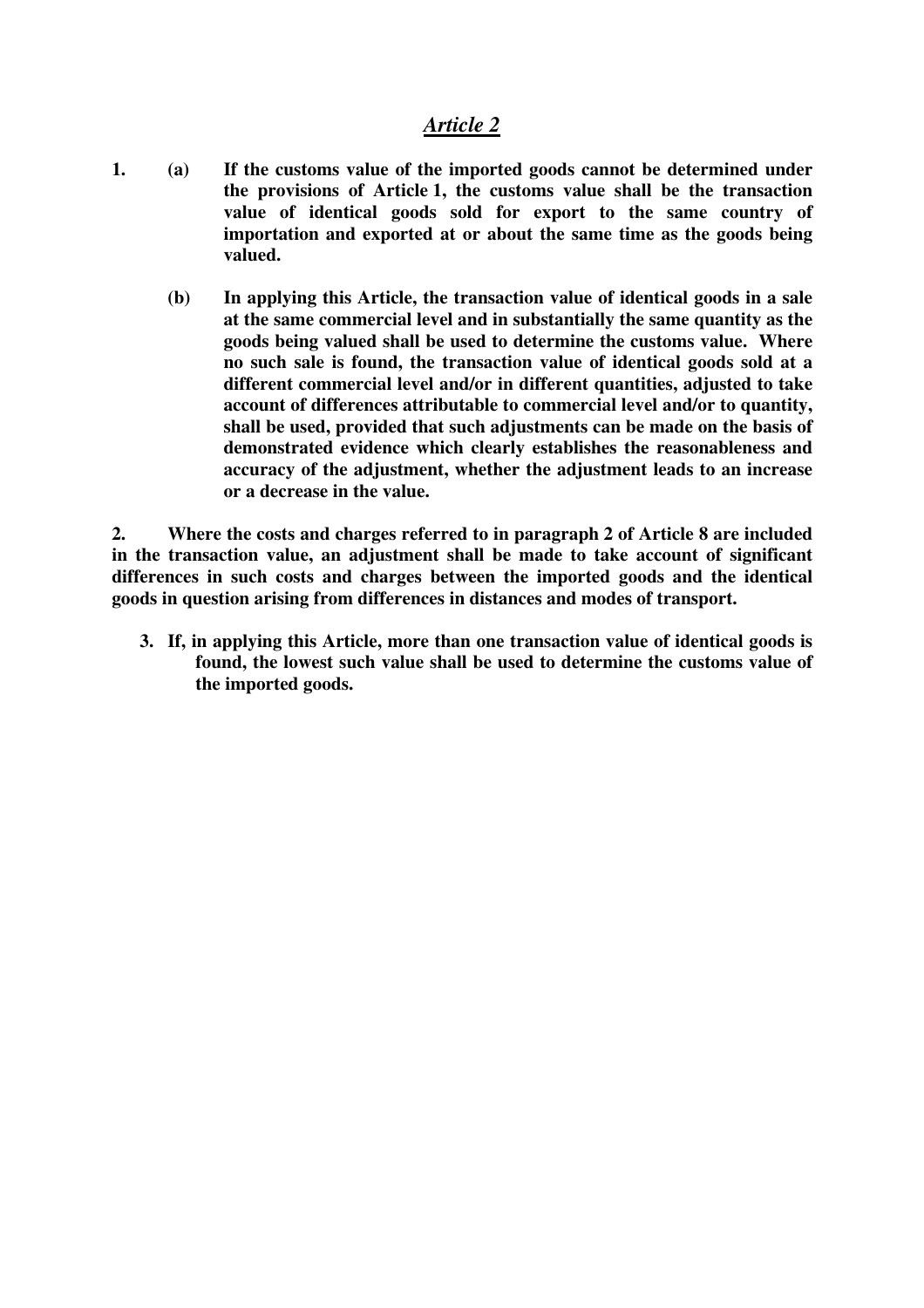- 1. (a) If the customs value of the imported goods cannot be determined under the provisions of Articles 1 and 2, the customs value shall be the transaction value of similar goods sold for export to the same country of importation and exported at or about the same time as the goods being valued.
	- (b) In applying this Article, the transaction value of similar goods in a sale at the same commercial level and in substantially the same quantity as the goods being valued shall be used to determine the customs value. Where no such sale is found, the transaction value of similar goods sold at a different commercial level and/or in different quantities, adjusted to take account of differences attributable to commercial level and/or to quantity, shall be used, provided that such adjustments can be made on the basis of demonstrated evidence which clearly establishes the reasonableness and accuracy of the adjustment, whether the adjustment leads to an increase or a decrease in the value.

2. Where the costs and charges referred to in paragraph 2 of Article 8 are included in the transaction value, an adjustment shall be made to take account of significant differences in such costs and charges between the imported goods and the similar goods in question arising from differences in distances and modes of transport.

3. If, in applying this Article, more than one transaction value of similar goods is found, the lowest such value shall be used to determine the customs value of the imported goods.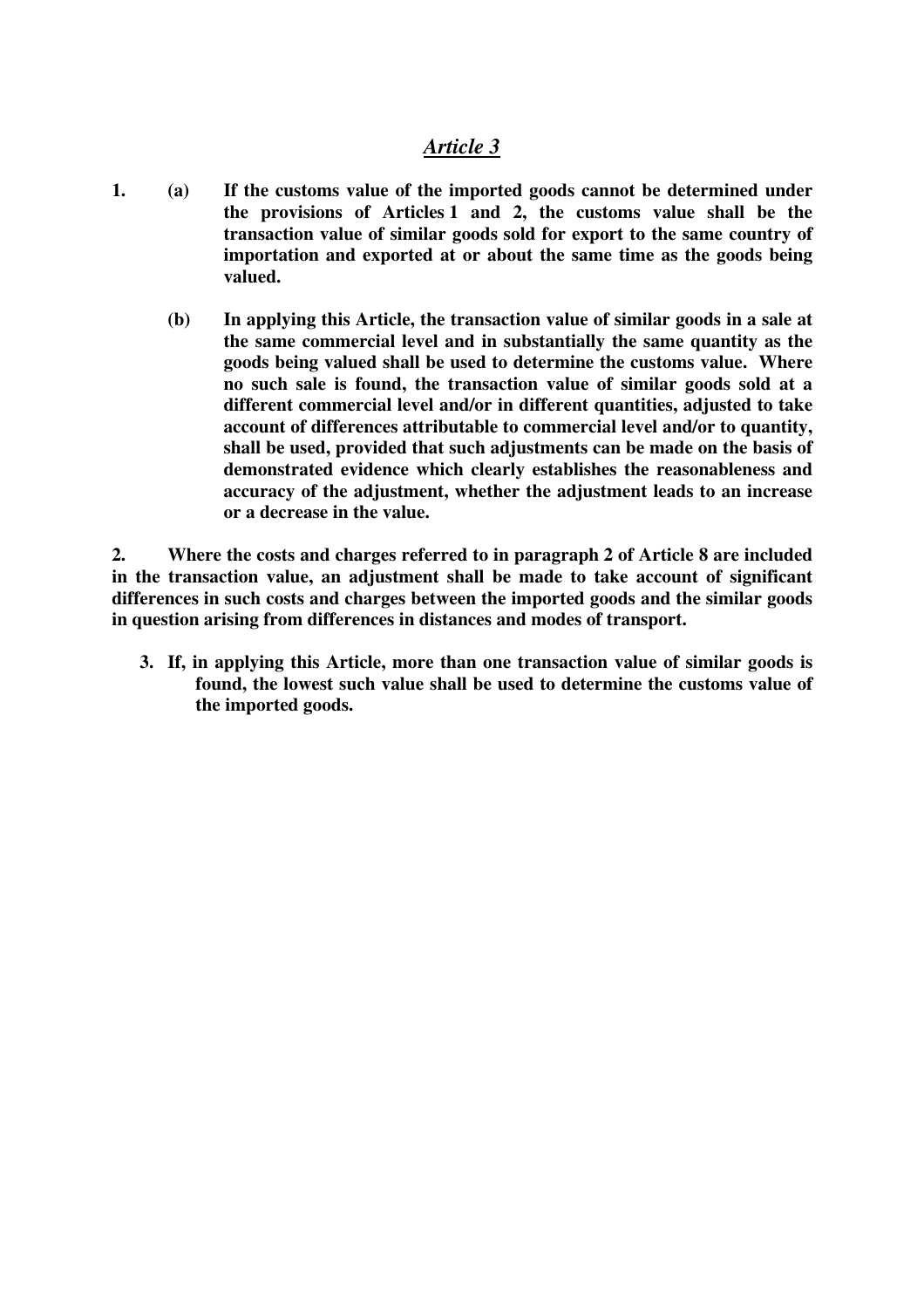If the customs value of the imported goods cannot be determined under the provisions of Articles 1, 2 and 3, the customs value shall be determined under the provisions of Article 5 or, when the customs value cannot be determined under that Article, under the provisions of Article 6 except that, at the request of the importer, the order of application of Articles 5 and 6 shall be reversed.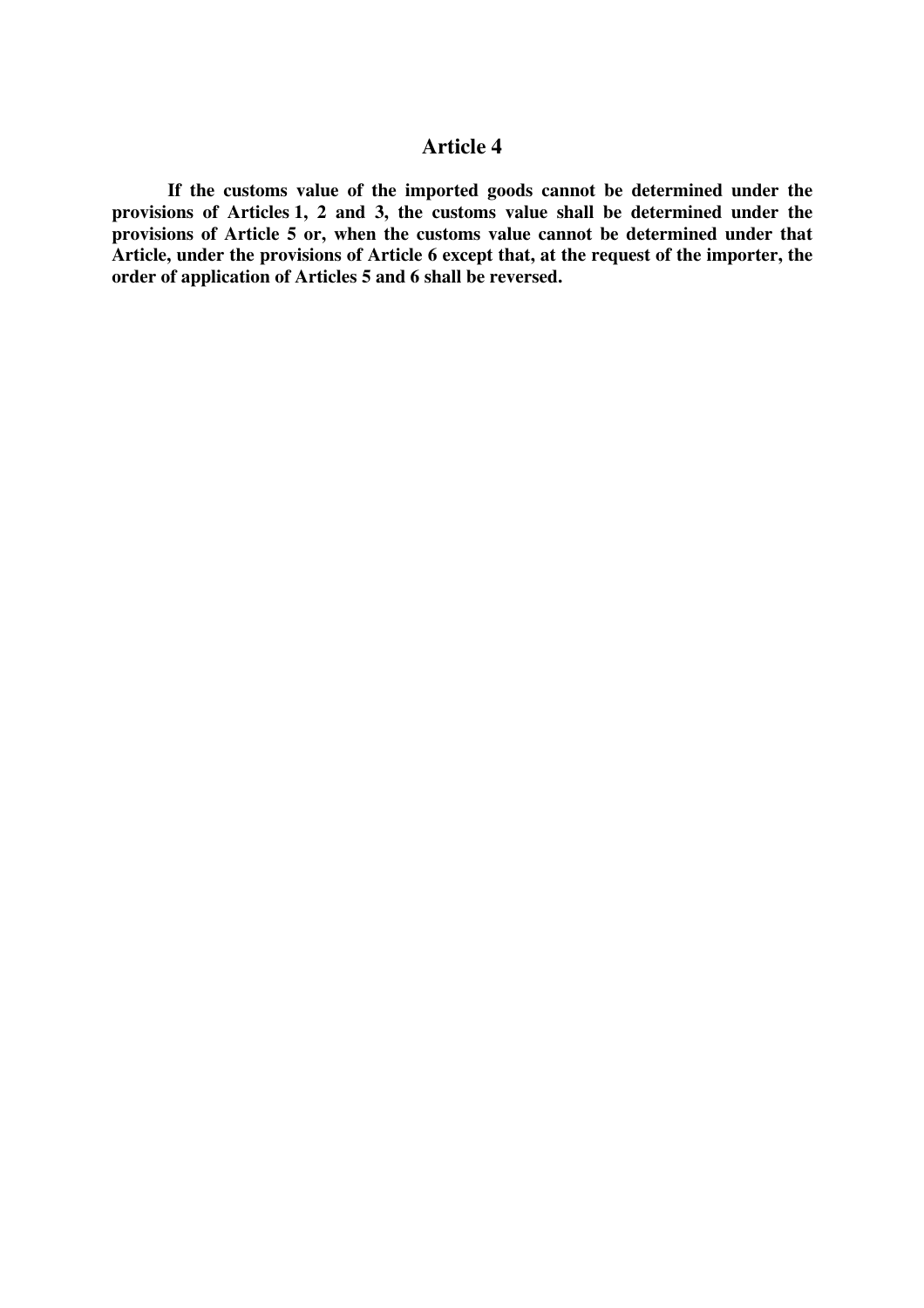- 1. (a) If the imported goods or identical or similar imported goods are sold in the country of importation in the condition as imported, the customs value of the imported goods under the provisions of this Article shall be based on the unit price at which the imported goods or identical or similar imported goods are so sold in the greatest aggregate quantity, at or about the time of the importation of the goods being valued, to persons who are not related to the persons from whom they buy such goods, subject to deductions for the following:
	- (i) either the commissions usually paid or agreed to be paid or the additions usually made for profit and general expenses in connection with sales in such country of imported goods of the same class or kind;
	- (ii) the usual costs of transport and insurance and associated costs incurred within the country of importation;
	- (iii) where appropriate, the costs and charges referred to in paragraph 2 of Article 8; and
	- (iv) the customs duties and other national taxes payable in the country of importation by reason of the importation or sale of the goods.
	- (b) If neither the imported goods nor identical nor similar imported goods are sold at or about the time of importation of the goods being valued, the customs value shall, subject otherwise to the provisions of paragraph 1(a), be based on the unit price at which the imported goods or identical or similar imported goods are sold in the country of importation in the condition as imported at the earliest date after the importation of the goods being valued but before the expiration of 90 days after such importation.

2. If neither the imported goods nor identical nor similar imported goods are sold in the country of importation in the condition as imported, then, if the importer so requests, the customs value shall be based on the unit price at which the imported goods, after further processing, are sold in the greatest aggregate quantity to persons in the country of importation who are not related to the persons from whom they buy such goods, due allowance being made for the value added by such processing and the deductions provided for in paragraph 1(a).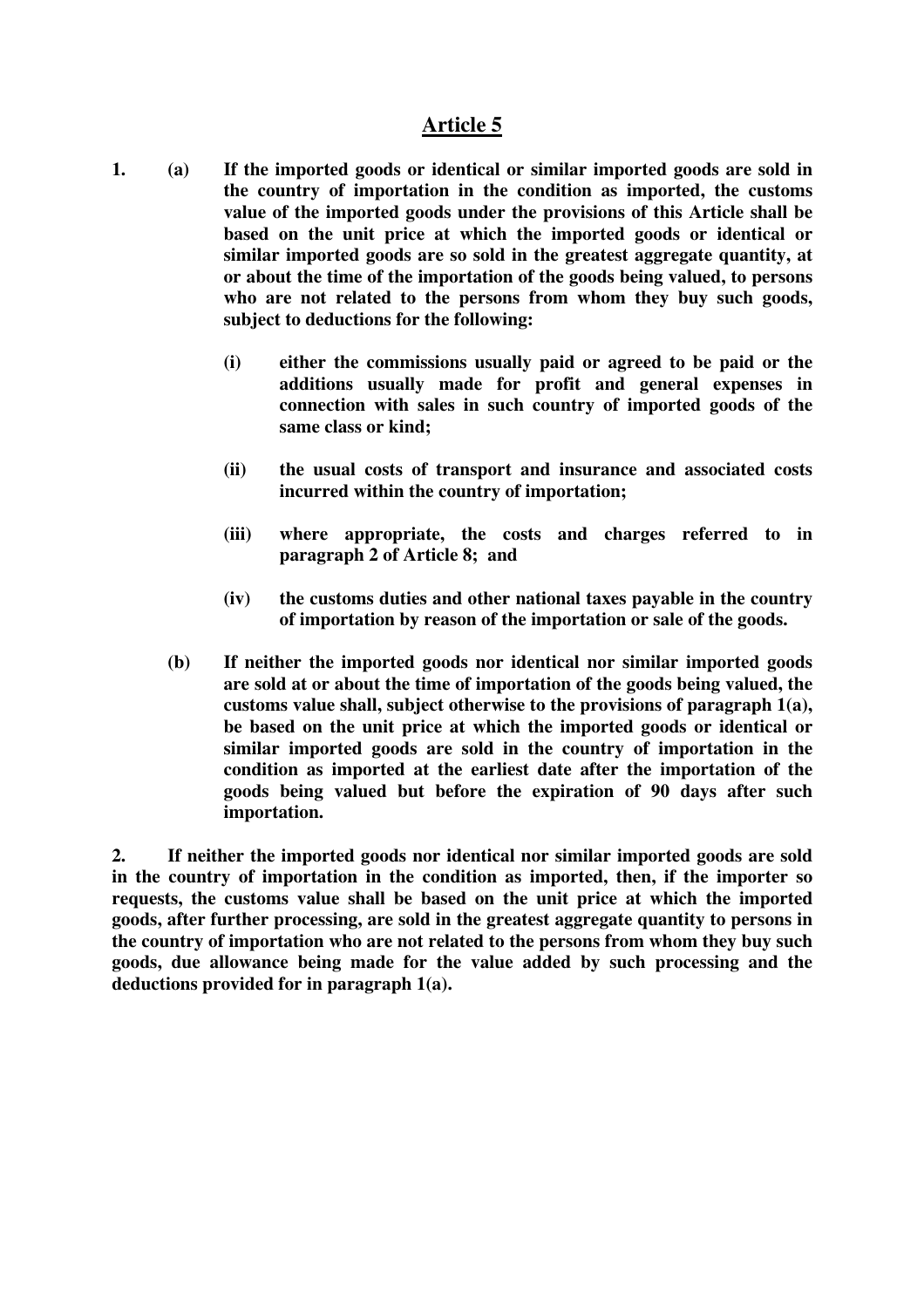1. The customs value of imported goods under the provisions of this Article shall be based on a computed value. Computed value shall consist of the sum of:

- (a) the cost or value of materials and fabrication or other processing employed in producing the imported goods;
- (b) an amount for profit and general expenses equal to that usually reflected in sales of goods of the same class or kind as the goods being valued which are made by producers in the country of exportation for export to the country of importation;
- (c) the cost or value of all other expenses necessary to reflect the valuation option chosen by the Member under paragraph 2 of Article 8 .
- 2. No Member may require or compel any person not resident in its own territory to produce for examination, or to allow access to, any account or other record for the purposes of determining a computed value. However, information supplied by the producer of the goods for the purposes of determining the customs value under the provisions of this Article may be verified in another country by the authorities of the country of importation with the agreement of the producer and provided they give sufficient advance notice to the government of the country in question and the latter does not object to the investigation.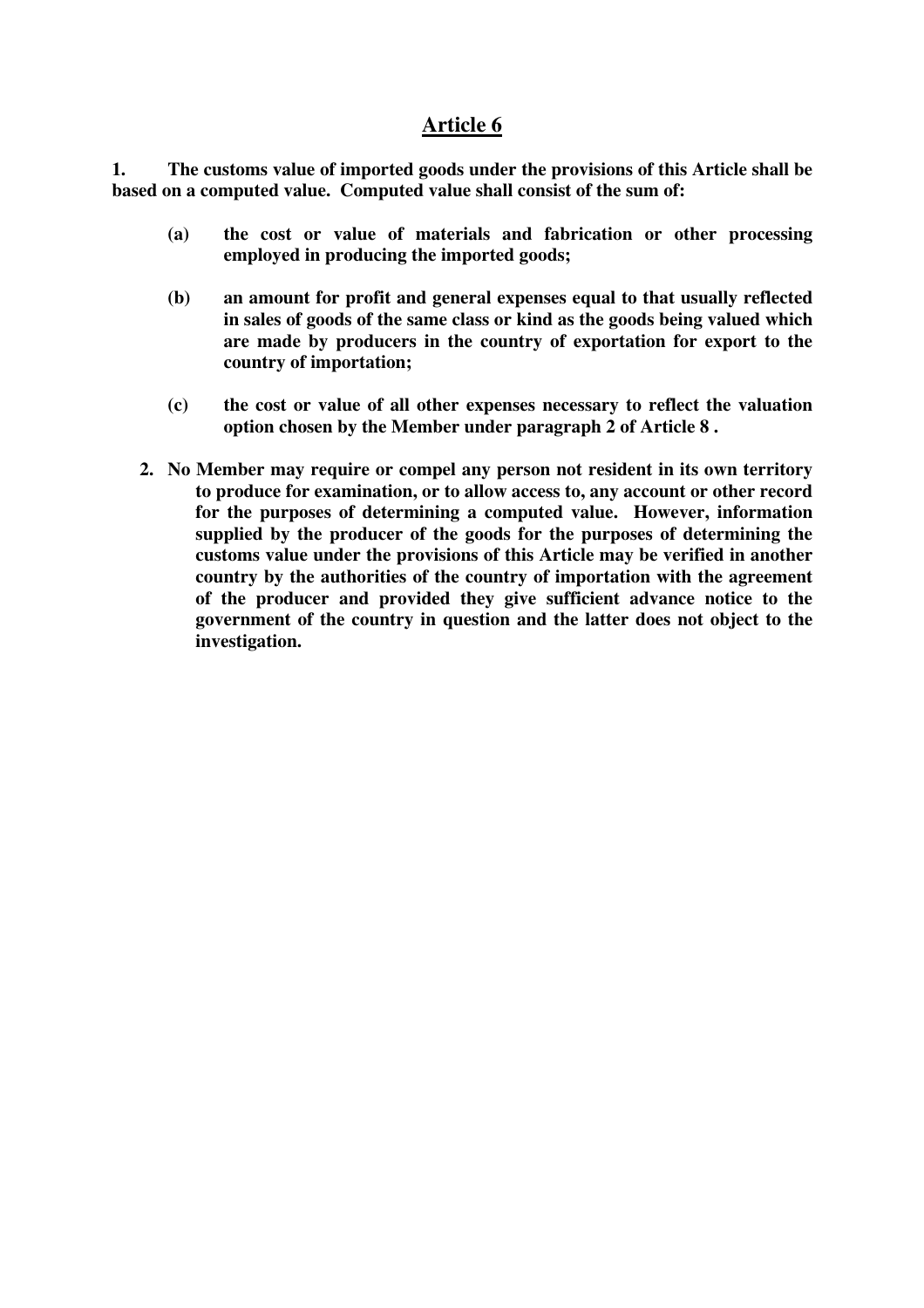1. If the customs value of the imported goods cannot be determined under the provisions of Articles 1 through 6, inclusive, the customs value shall be determined using reasonable means consistent with the principles and general provisions of this Agreement and of Article VII of GATT 1994 and on the basis of data available in the country of importation.

2. No customs value shall be determined under the provisions of this Article on the basis of:

- (a) the selling price in the country of importation of goods produced in such country;
- (b) a system which provides for the acceptance for customs purposes of the higher of two alternative values;
- (c) the price of goods on the domestic market of the country of exportation;
- (d) the cost of production other than computed values which have been determined for identical or similar goods in accordance with the provisions of Article 6;
- (e) the price of the goods for export to a country other than the country of importation;
- (f) minimum customs values; or
- (g) arbitrary or fictitious values.
- 3. If the importer so requests, the importer shall be informed in writing of the customs value determined under the provisions of this Article and the method used to determine such value.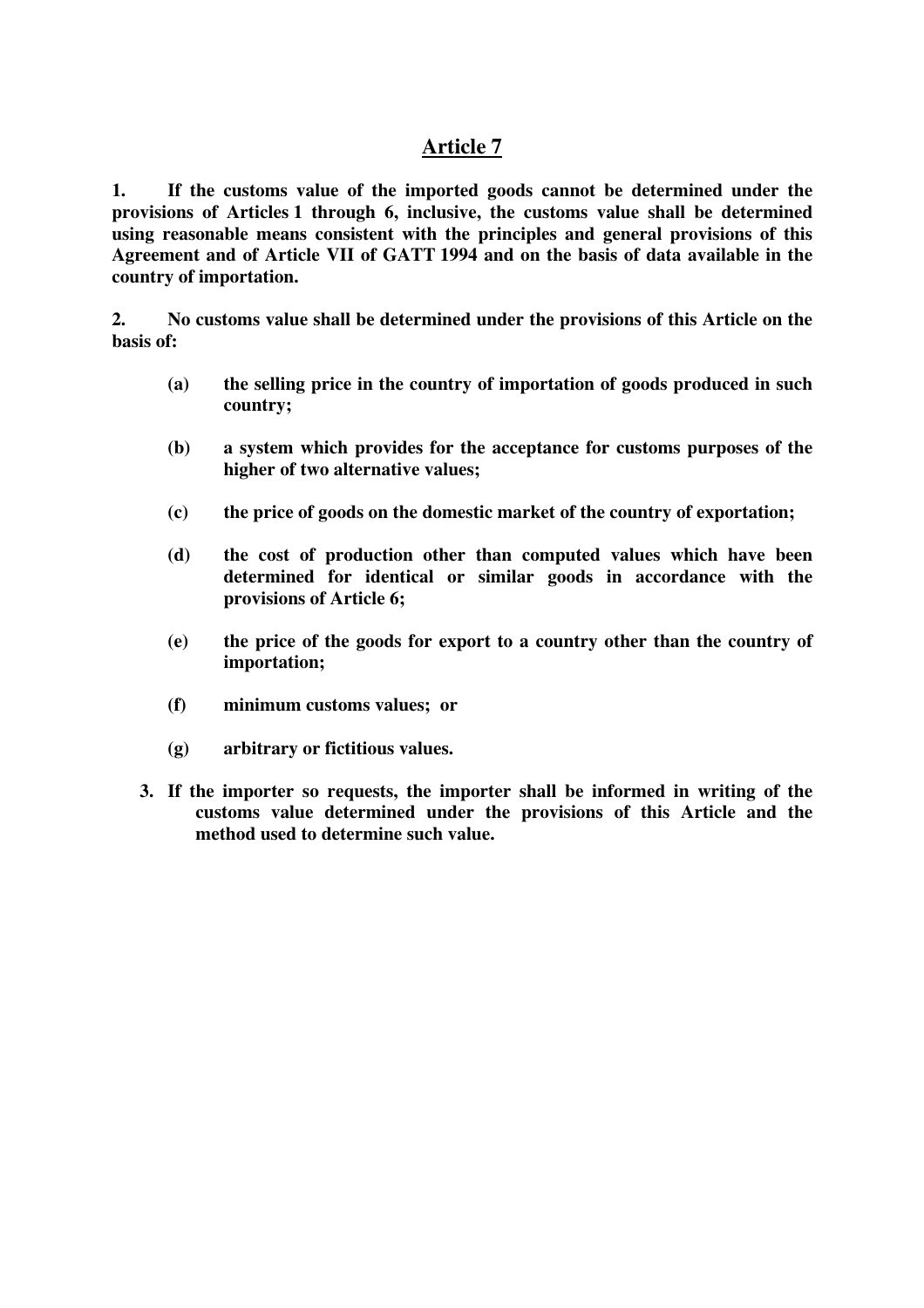1. In determining the customs value under the provisions of Article 1, there shall be added to the price actually paid or payable for the imported goods:

- (a) the following, to the extent that they are incurred by the buyer but are not included in the price actually paid or payable for the goods:
	- (i) commissions and brokerage, except buying commissions;
	- (ii) the cost of containers which are treated as being one for customs purposes with the goods in question;
	- (iii) the cost of packing whether for labour or materials;
- (b) the value, apportioned as appropriate, of the following goods and services where supplied directly or indirectly by the buyer free of charge or at reduced cost for use in connection with the production and sale for export of the imported goods, to the extent that such value has not been included in the price actually paid or payable:
	- (i) materials, components, parts and similar items incorporated in the imported goods;
	- (ii) tools, dies, moulds and similar items used in the production of the imported goods;
	- (iii) materials consumed in the production of the imported goods;
	- (iv) engineering, development, artwork, design work, and plans and sketches undertaken elsewhere than in the country of importation and necessary for the production of the imported goods;
- (c) royalties and licence fees related to the goods being valued that the buyer must pay, either directly or indirectly, as a condition of sale of the goods being valued, to the extent that such royalties and fees are not included in the price actually paid or payable;
- (d) the value of any part of the proceeds of any subsequent resale, disposal or use of the imported goods that accrues directly or indirectly to the seller.

2. In framing its legislation, each Member shall provide for the inclusion in or the exclusion from the customs value, in whole or in part, of the following:

- (a) the cost of transport of the imported goods to the port or place of importation;
- (b) loading, unloading and handling charges associated with the transport of the imported goods to the port or place of importation; and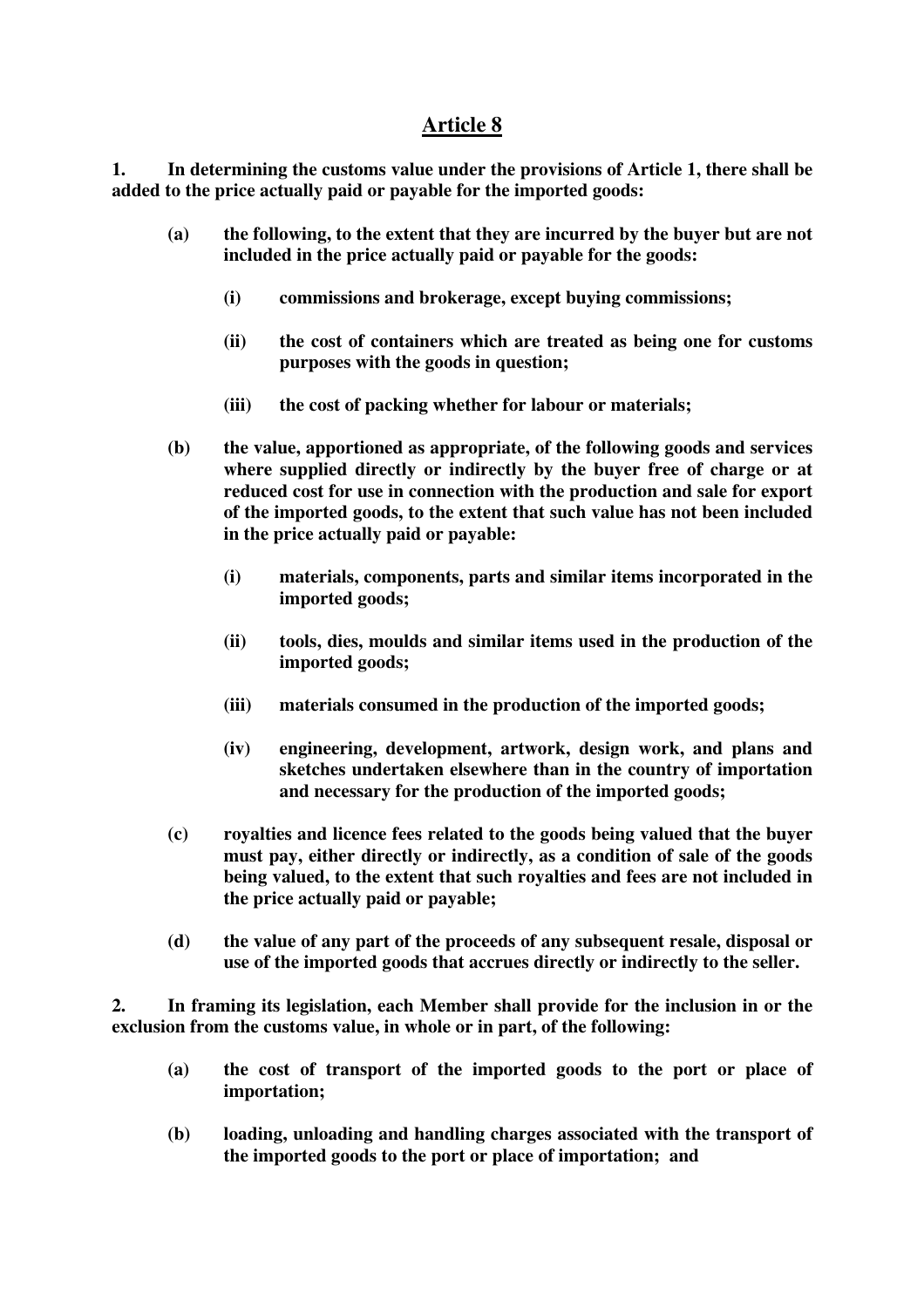(c) the cost of insurance.

3. Additions to the price actually paid or payable shall be made under this Article only on the basis of objective and quantifiable data.

4. No additions shall be made to the price actually paid or payable in determining the customs value except as provided in this Article.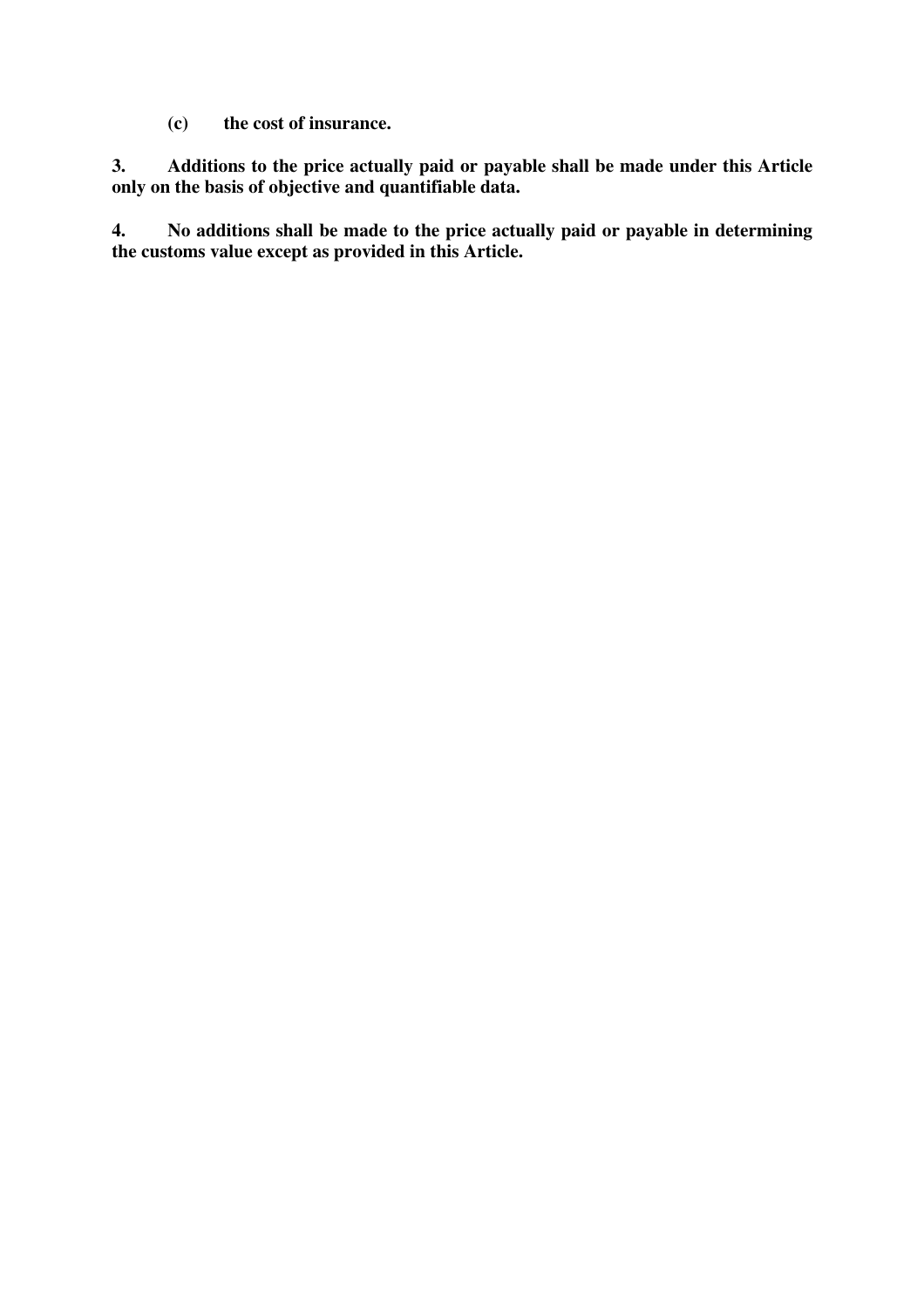1. Where the conversion of currency is necessary for the determination of the customs value, the rate of exchange to be used shall be that duly published by the competent authorities of the country of importation concerned and shall reflect as effectively as possible, in respect of the period covered by each such document of publication, the current value of such currency in commercial transactions in terms of the currency of the country of importation.

2. The conversion rate to be used shall be that in effect at the time of exportation or the time of importation, as provided by each Member.

## Article 10

 All information which is by nature confidential or which is provided on a confidential basis for the purposes of customs valuation shall be treated as strictly confidential by the authorities concerned who shall not disclose it without the specific permission of the person or government providing such information, except to the extent that it may be required to be disclosed in the context of judicial proceedings.

# Article 11

1. The legislation of each Member shall provide in regard to a determination of customs value for the right of appeal, without penalty, by the importer or any other person liable for the payment of the duty.

2. An initial right of appeal without penalty may be to an authority within the customs administration or to an independent body, but the legislation of each Member shall provide for the right of appeal without penalty to a judicial authority.

3. Notice of the decision on appeal shall be given to the appellant and the reasons for such decision shall be provided in writing. The appellant shall also be informed of any rights of further appeal.

## Article 12

 Laws, regulations, judicial decisions and administrative rulings of general application giving effect to this Agreement shall be published in conformity with Article X of GATT 1994 by the country of importation concerned.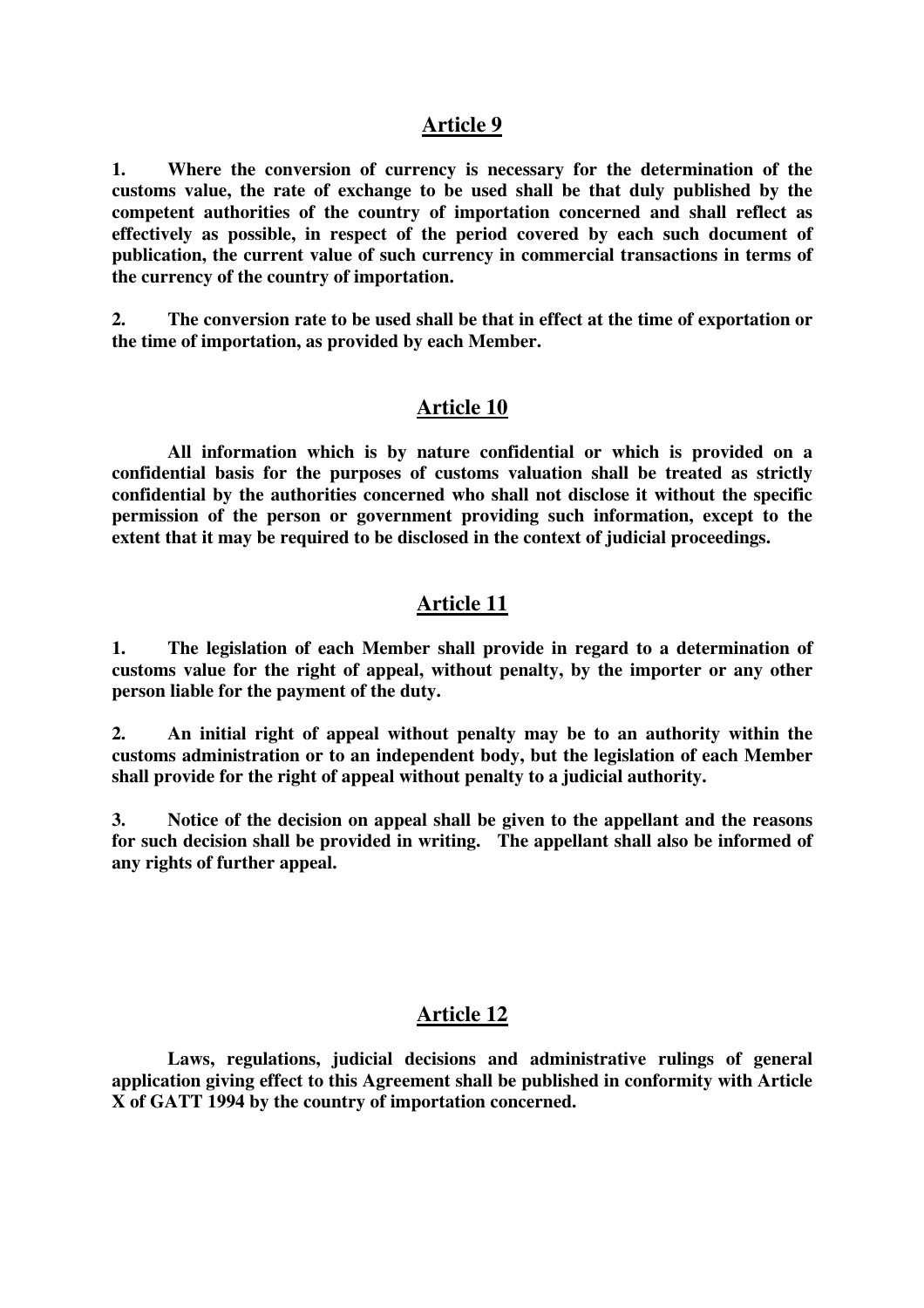If, in the course of determining the customs value of imported goods, it becomes necessary to delay the final determination of such customs value, the importer of the goods shall nevertheless be able to withdraw them from customs if, where so required, the importer provides sufficient guarantee in the form of a surety, a deposit or some other appropriate instrument, covering the ultimate payment of customs duties for which the goods may be liable. The legislation of each Member shall make provisions for such circumstances.

## Article 14

 The notes at Annex I to this Agreement form an integral part of this Agreement and the Articles of this Agreement are to be read and applied in conjunction with their respective notes. Annexes II and III also form an integral part of this Agreement.

## Article 15

- 1. In this Agreement:
	- (a) "customs value of imported goods" means the value of goods for the purposes of levying ad valorem duties of customs on imported goods;
	- (b) "country of importation" means country or customs territory of importation; and
	- (c) "produced" includes grown, manufactured and mined.
- 2. In this Agreement:
	- (a) "identical goods" means goods which are the same in all respects, including physical characteristics, quality and reputation. Minor differences in appearance would not preclude goods otherwise conforming to the definition from being regarded as identical;
	- (b) "similar goods" means goods which, although not alike in all respects, have like characteristics and like component materials which enable them to perform the same functions and to be commercially interchangeable. The quality of the goods, their reputation and the existence of a trademark are among the factors to be considered in determining whether goods are similar;
	- (c) the terms "identical goods" and "similar goods" do not include, as the case may be, goods which incorporate or reflect engineering, development, artwork, design work, and plans and sketches for which no adjustment has been made under paragraph 1(b)(iv) of Article 8 because such elements were undertaken in the country of importation;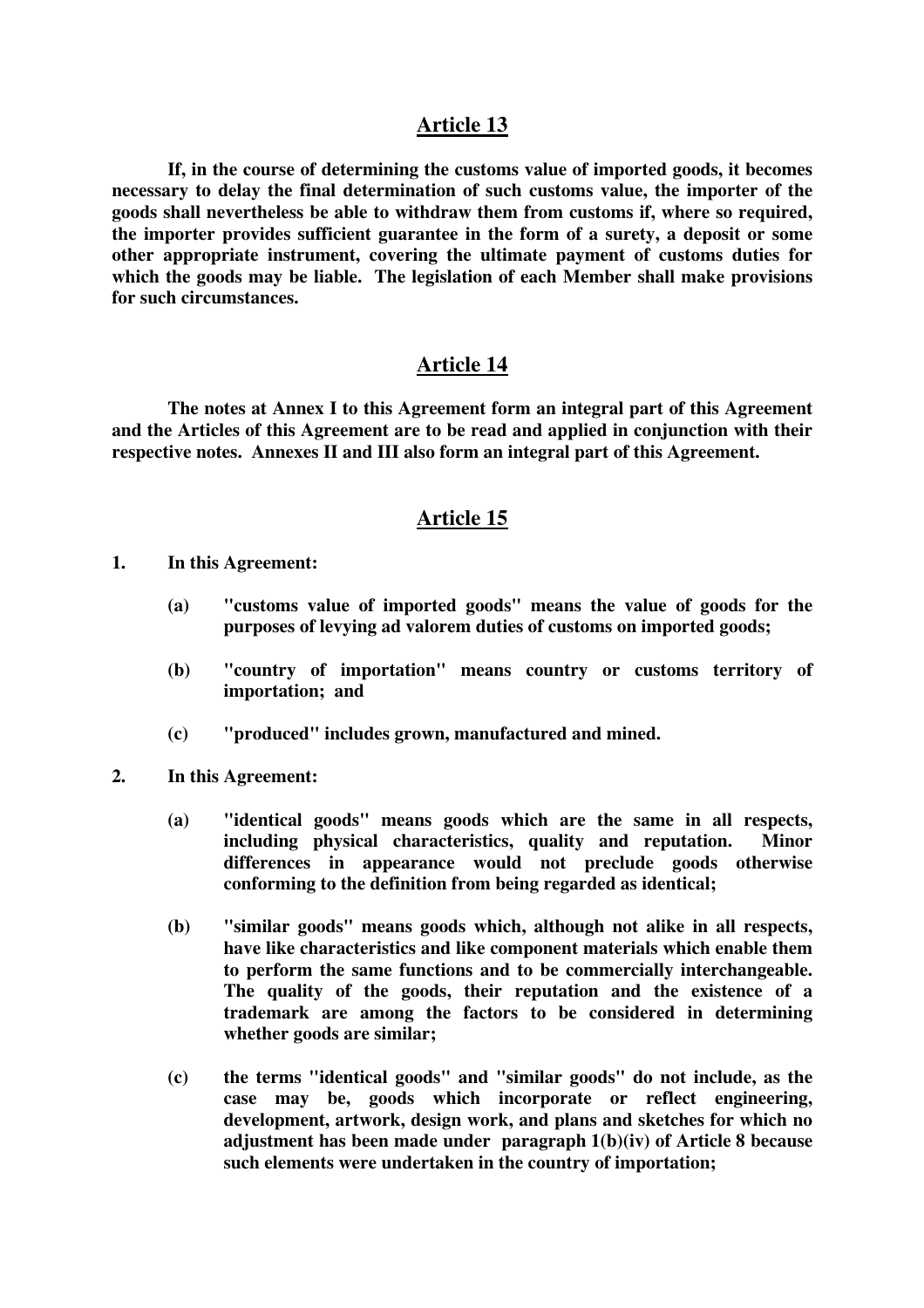- (d) goods shall not be regarded as "identical goods" or "similar goods" unless they were produced in the same country as the goods being valued;
- (e) goods produced by a different person shall be taken into account only when there are no identical goods or similar goods, as the case may be, produced by the same person as the goods being valued.

3. In this Agreement "goods of the same class or kind" means goods which fall within a group or range of goods produced by a particular industry or industry sector, and includes identical or similar goods.

4. For the purposes of this Agreement, persons shall be deemed to be related only if:

- (a) they are officers or directors of one another's businesses;
- (b) they are legally recognized partners in business;
- (c) they are employer and employee;
- (d) any person directly or indirectly owns, controls or holds 5 per cent or more of the outstanding voting stock or shares of both of them;
- (e) one of them directly or indirectly controls the other;
- (f) both of them are directly or indirectly controlled by a third person;
- (g) together they directly or indirectly control a third person; or
- (h) they are members of the same family.

5. Persons who are associated in business with one another in that one is the sole agent, sole distributor or sole concessionaire, however described, of the other shall be deemed to be related for the purposes of this Agreement if they fall within the criteria of paragraph 4.

# Article 16

 Upon written request, the importer shall have the right to an explanation in writing from the customs administration of the country of importation as to how the customs value of the importer's goods was determined.

## Article 17

 Nothing in this Agreement shall be construed as restricting or calling into question the rights of customs administrations to satisfy themselves as to the truth or accuracy of any statement, document or declaration presented for customs valuation purposes.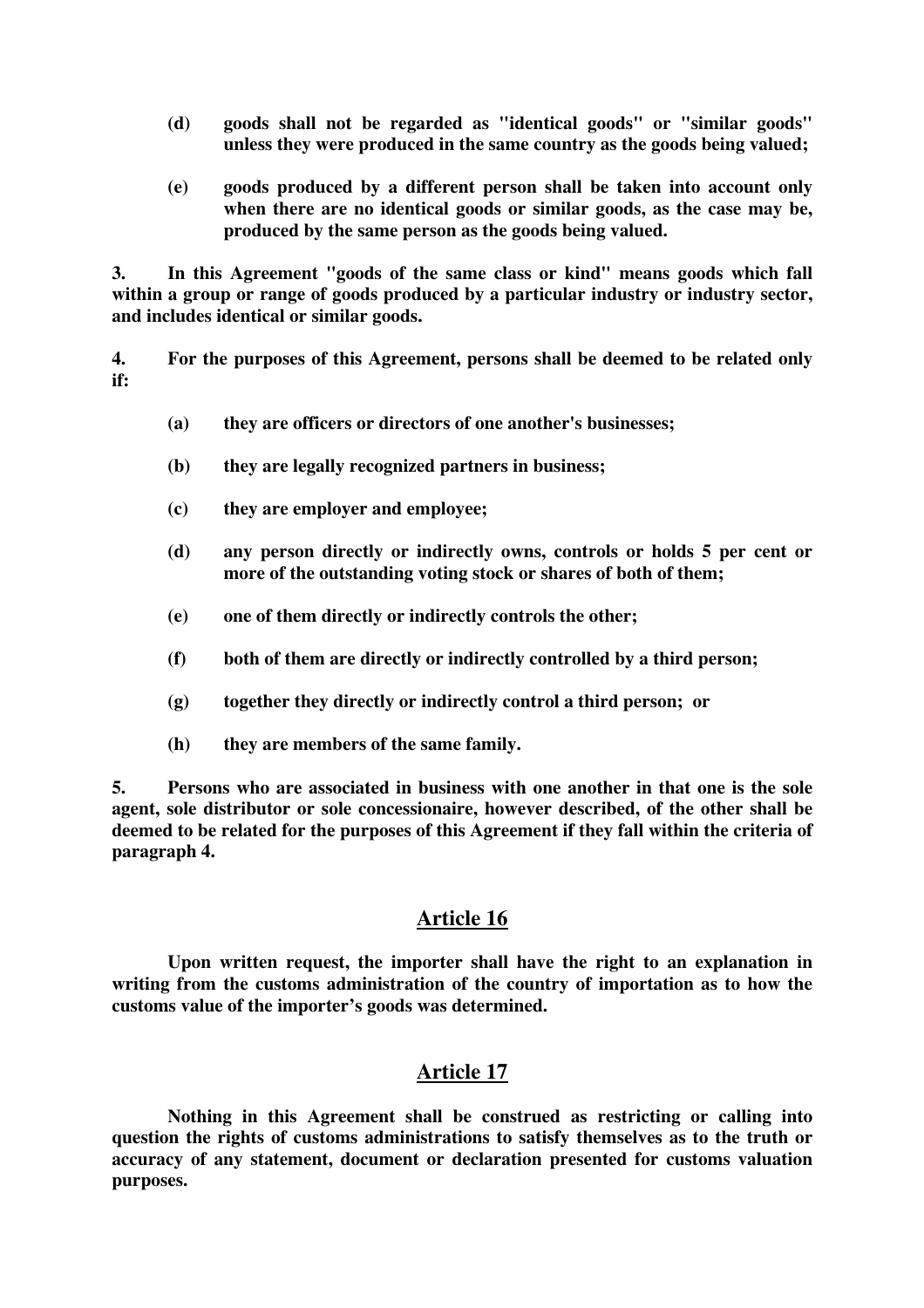# PART II

# ADMINISTRATION, CONSULTATIONS AND DISPUTE **SETTLEMENT**

# Article 18

#### **Institutions**

1. There is hereby established a Committee on Customs Valuation (referred to in this Agreement as "the Committee") composed of representatives from each of the Members. The Committee shall elect its own Chairman and shall normally meet once a year, or as is otherwise envisaged by the relevant provisions of this Agreement, for the purpose of affording Members the opportunity to consult on matters relating to the administration of the customs valuation system by any Member as it might affect the operation of this Agreement or the furtherance of its objectives and carrying out such other responsibilities as may be assigned to it by the Members. The WTO Secretariat shall act as the secretariat to the Committee.

2. There shall be established a Technical Committee on Customs Valuation (referred to in this Agreement as "the Technical Committee") under the auspices of the Customs Co-operation Council (referred to in this Agreement as "the CCC"), which shall carry out the responsibilities described in Annex II to this Agreement and shall operate in accordance with the rules of procedure contained therein.

# Article 19

## Consultations and Dispute Settlement

1. Except as otherwise provided herein, the Dispute Settlement Understanding is applicable to consultations and the settlement of disputes under this Agreement.

2. If any Member considers that any benefit accruing to it, directly or indirectly, under this Agreement is being nullified or impaired, or that the achievement of any objective of this Agreement is being impeded, as a result of the actions of another Member or of other Members, it may, with a view to reaching a mutually satisfactory solution of this matter, request consultations with the Member or Members in question. Each Member shall afford sympathetic consideration to any request from another Member for consultations.

3. The Technical Committee shall provide, upon request, advice and assistance to Members engaged in consultations.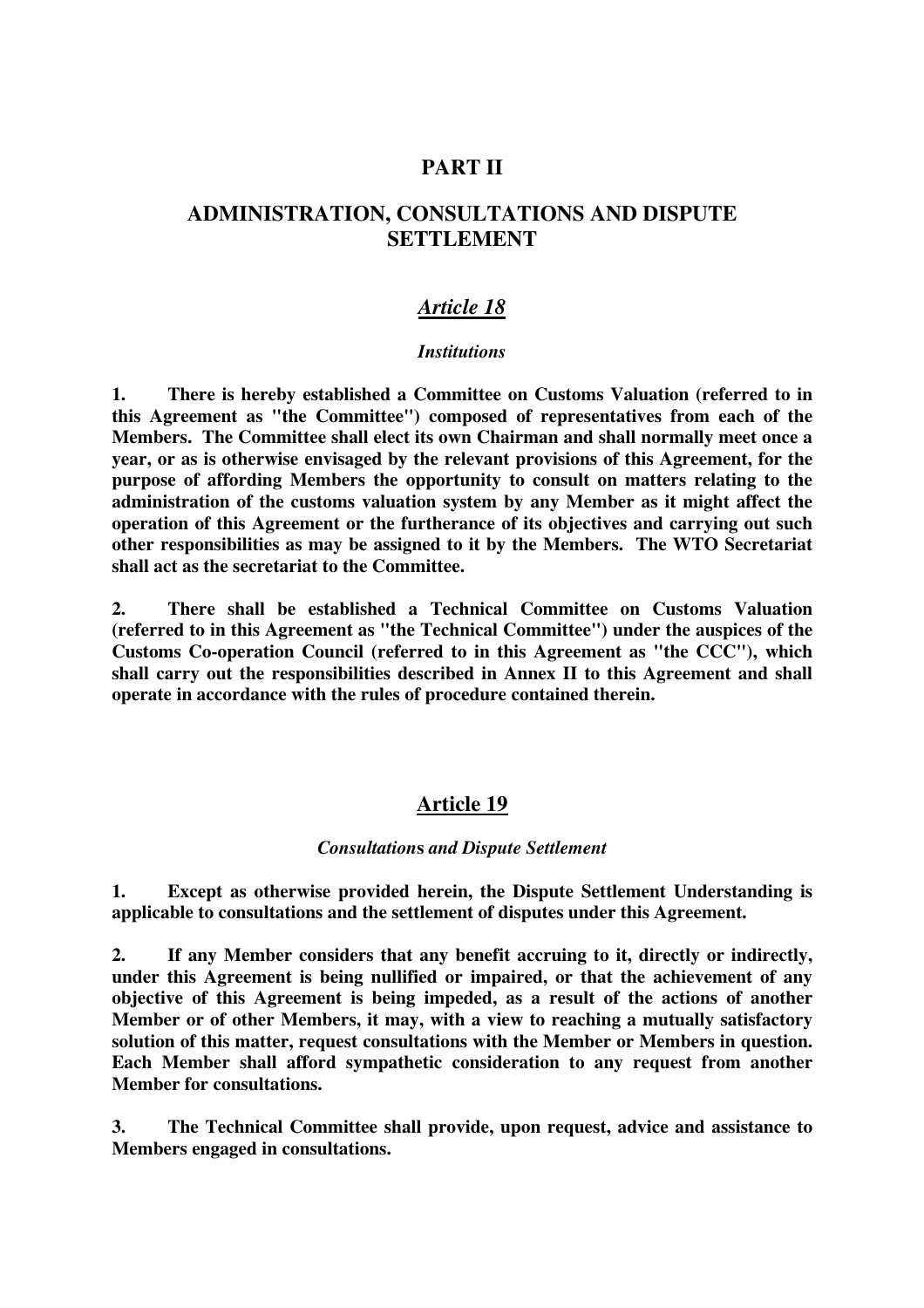4. At the request of a party to the dispute, or on its own initiative, a panel established to examine a dispute relating to the provisions of this Agreement may request the Technical Committee to carry out an examination of any questions requiring technical consideration. The panel shall determine the terms of reference of the Technical Committee for the particular dispute and set a time period for receipt of the report of the Technical Committee. The panel shall take into consideration the report of the Technical Committee. In the event that the Technical Committee is unable to reach consensus on a matter referred to it pursuant to this paragraph, the panel should afford the parties to the dispute an opportunity to present their views on the matter to the panel.

5. Confidential information provided to the panel shall not be disclosed without formal authorization from the person, body or authority providing such information. Where such information is requested from the panel but release of such information by the panel is not authorized, a non-confidential summary of this information, authorized by the person, body or authority providing the information, shall be provided.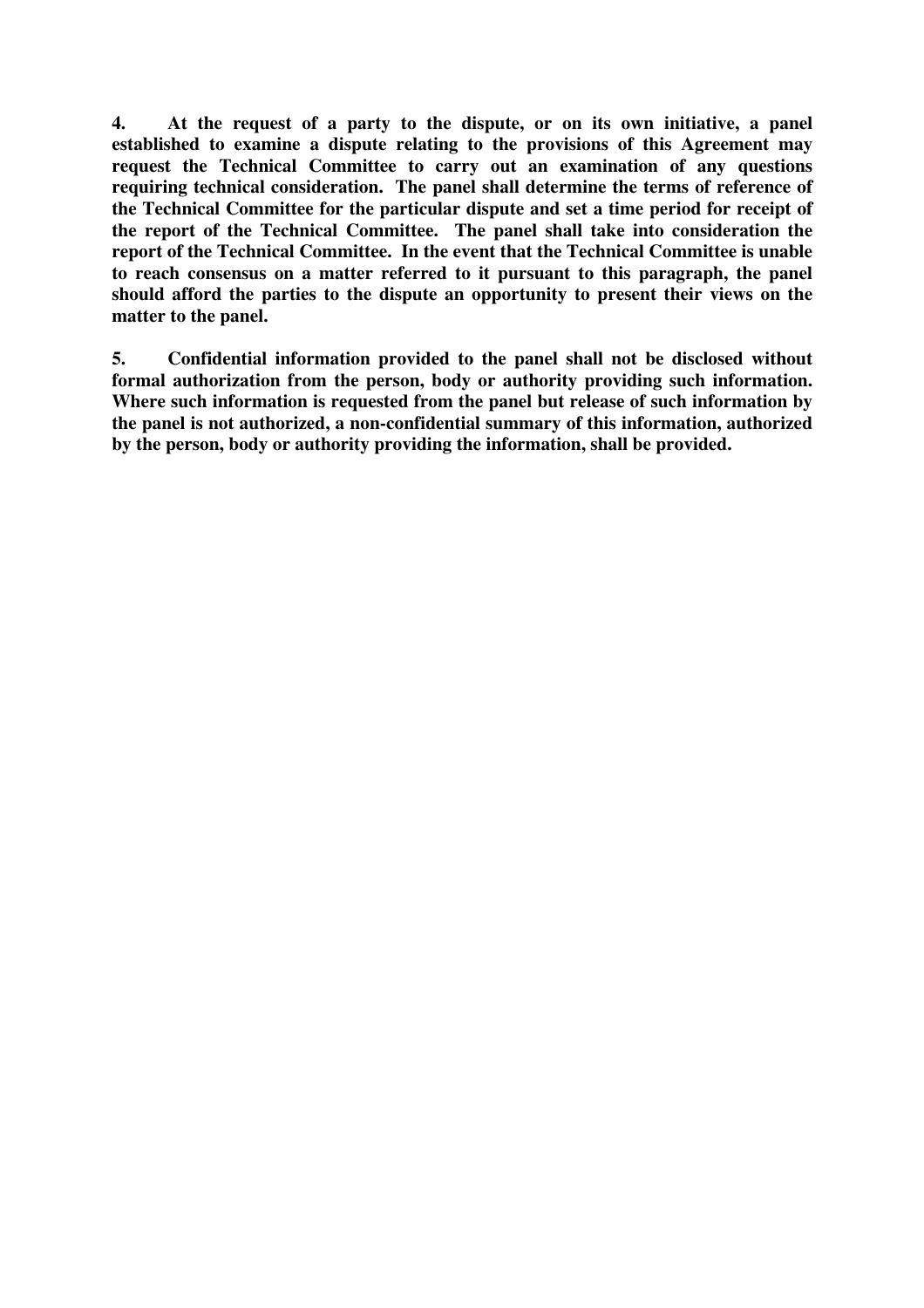## PART **III**

# SPECIAL AND DIFFERENTIAL TREATMENT

## Article 20

1. Developing country Members not party to the Agreement on Implementation of Article VII of the General Agreement on Tariffs and Trade done on 12 April 1979 may delay application of the provisions of this Agreement for a period not exceeding five years from the date of entry into force of the WTO Agreement for such Members. Developing country Members who choose to delay application of this Agreement shall notify the Director-General of the WTO accordingly.

2. In addition to paragraph 1, developing country Members not party to the Agreement on Implementation of Article VII of the General Agreement on Tariffs and Trade done on 12 April 1979 may delay application of paragraph 2(b)(iii) of Article 1 and Article 6 for a period not exceeding three years following their application of all other provisions of this Agreement. Developing country Members that choose to delay application of the provisions specified in this paragraph shall notify the Director-General of the WTO accordingly.

3. Developed country Members shall furnish, on mutually agreed terms, technical assistance to developing country Members that so request. On this basis developed country Members shall draw up programmes of technical assistance which may include, inter alia, training of personnel, assistance in preparing implementation measures, access to sources of information regarding customs valuation methodology, and advice on the application of the provisions of this Agreement.

## PART IV

## FINAL PROVISIONS

#### Article 21

#### **Reservations**

 Reservations may not be entered in respect of any of the provisions of this Agreement without the consent of the other Members.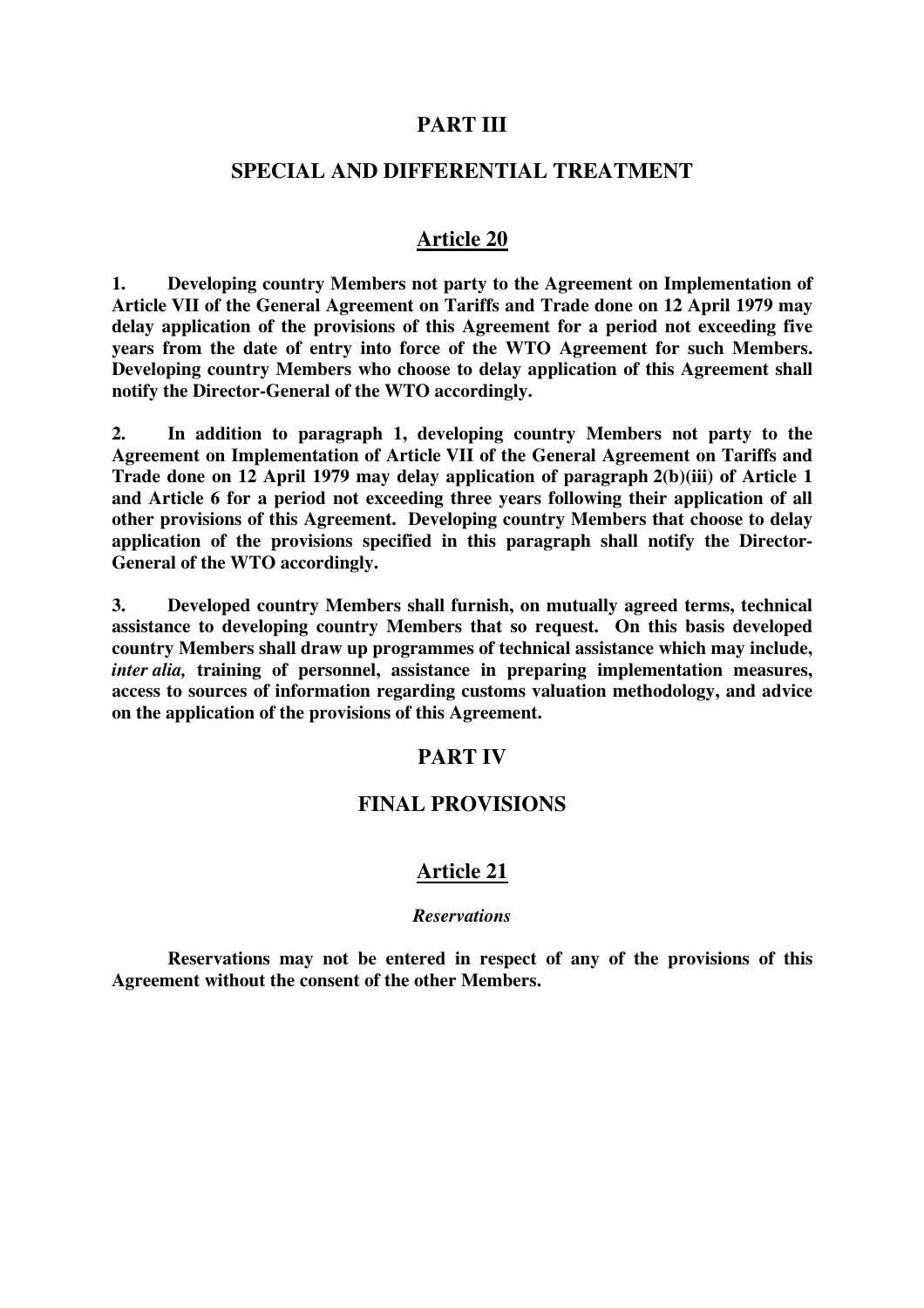#### National Legislation

1. Each Member shall ensure, not later than the date of application of the provisions of this Agreement for it, the conformity of its laws, regulations and administrative procedures with the provisions of this Agreement.

2. Each Member shall inform the Committee of any changes in its laws and regulations relevant to this Agreement and in the administration of such laws and regulations.

## Article 23

#### Review

 The Committee shall review annually the implementation and operation of this Agreement taking into account the objectives thereof. The Committee shall annually inform the Council for Trade in Goods of developments during the period covered by such reviews.

# Article 24

#### Secretariat

 This Agreement shall be serviced by the WTO Secretariat except in regard to those responsibilities specifically assigned to the Technical Committee, which will be serviced by the CCC Secretariat.

## ANNEX I

## INTERPRETATIVE NOTES

#### General Note

#### Sequential Application of Valuation Methods

1. Articles 1 through 7 define how the customs value of imported goods is to be determined under the provisions of this Agreement. The methods of valuation are set out in a sequential order of application. The primary method for customs valuation is defined in Article 1 and imported goods are to be valued in accordance with the provisions of this Article whenever the conditions prescribed therein are fulfilled.

2. Where the customs value cannot be determined under the provisions of Article 1, it is to be determined by proceeding sequentially through the succeeding Articles to the first such Article under which the customs value can be determined. Except as provided in Article 4, it is only when the customs value cannot be determined under the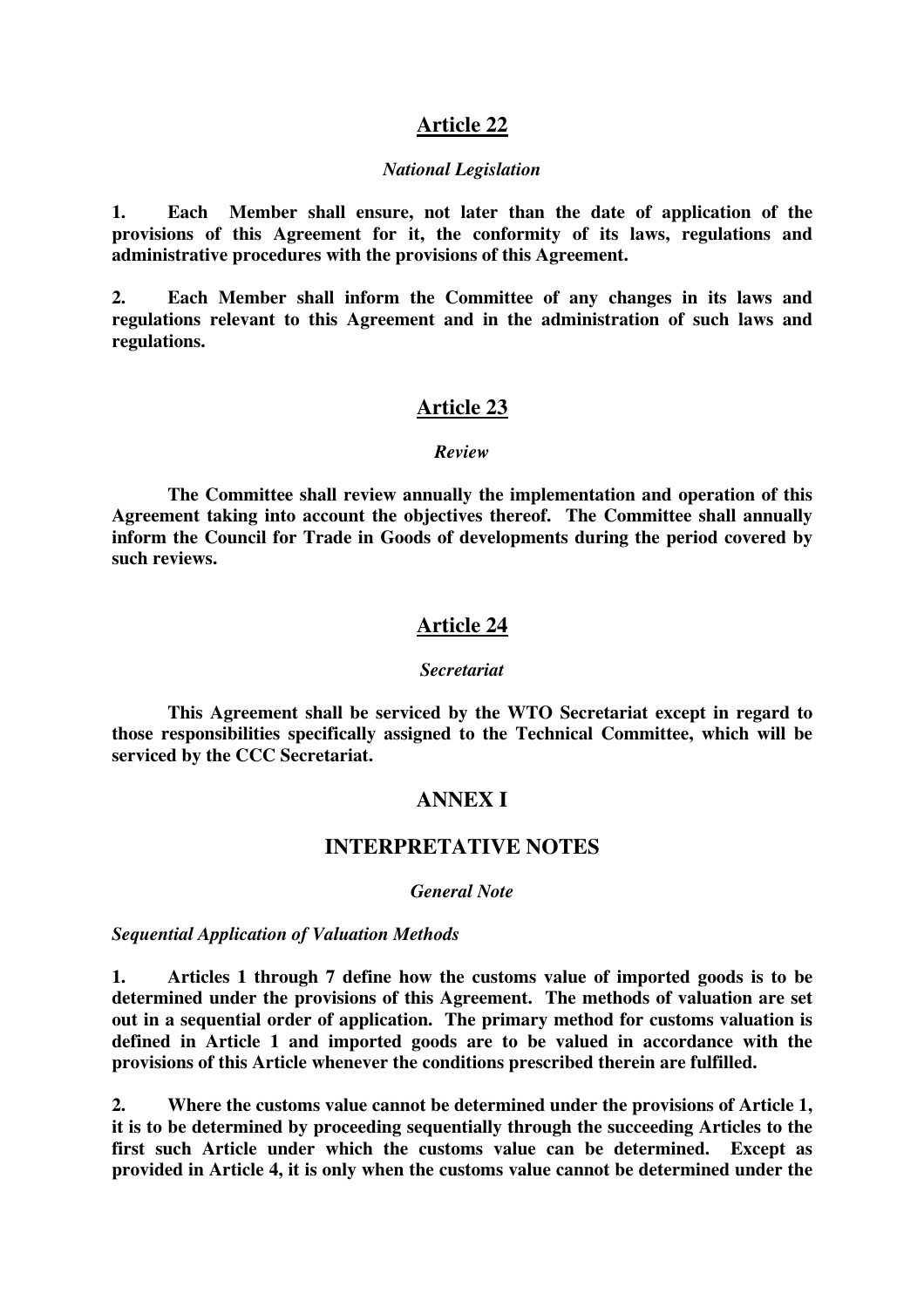provisions of a particular Article that the provisions of the next Article in the sequence can be used.

3. If the importer does not request that the order of Articles 5 and 6 be reversed, the normal order of the sequence is to be followed. If the importer does so request but it then proves impossible to determine the customs value under the provisions of Article 6, the customs value is to be determined under the provisions of Article 5, if it can be so determined.

4. Where the customs value cannot be determined under the provisions of Articles 1 through 6 it is to be determined under the provisions of Article 7.

# Use of Generally Accepted Accounting Principles

1. "Generally accepted accounting principles" refers to the recognized consensus or substantial authoritative support within a country at a particular time as to which economic resources and obligations should be recorded as assets and liabilities, which changes in assets and liabilities should be recorded, how the assets and liabilities and changes in them should be measured, what information should be disclosed and how it should be disclosed, and which financial statements should be prepared. These standards may be broad guidelines of general application as well as detailed practices and procedures.

2. For the purposes of this Agreement, the customs administration of each Member shall utilize information prepared in a manner consistent with generally accepted accounting principles in the country which is appropriate for the Article in question. For example, the determination of usual profit and general expenses under the provisions of Article 5 would be carried out utilizing information prepared in a manner consistent with generally accepted accounting principles of the country of importation. On the other hand, the determination of usual profit and general expenses under the provisions of Article 6 would be carried out utilizing information prepared in a manner consistent with generally accepted accounting principles of the country of production. As a further example, the determination of an element provided for in paragraph 1(b)(ii) of Article 8 undertaken in the country of importation would be carried out utilizing information in a manner consistent with the generally accepted accounting principles of that country.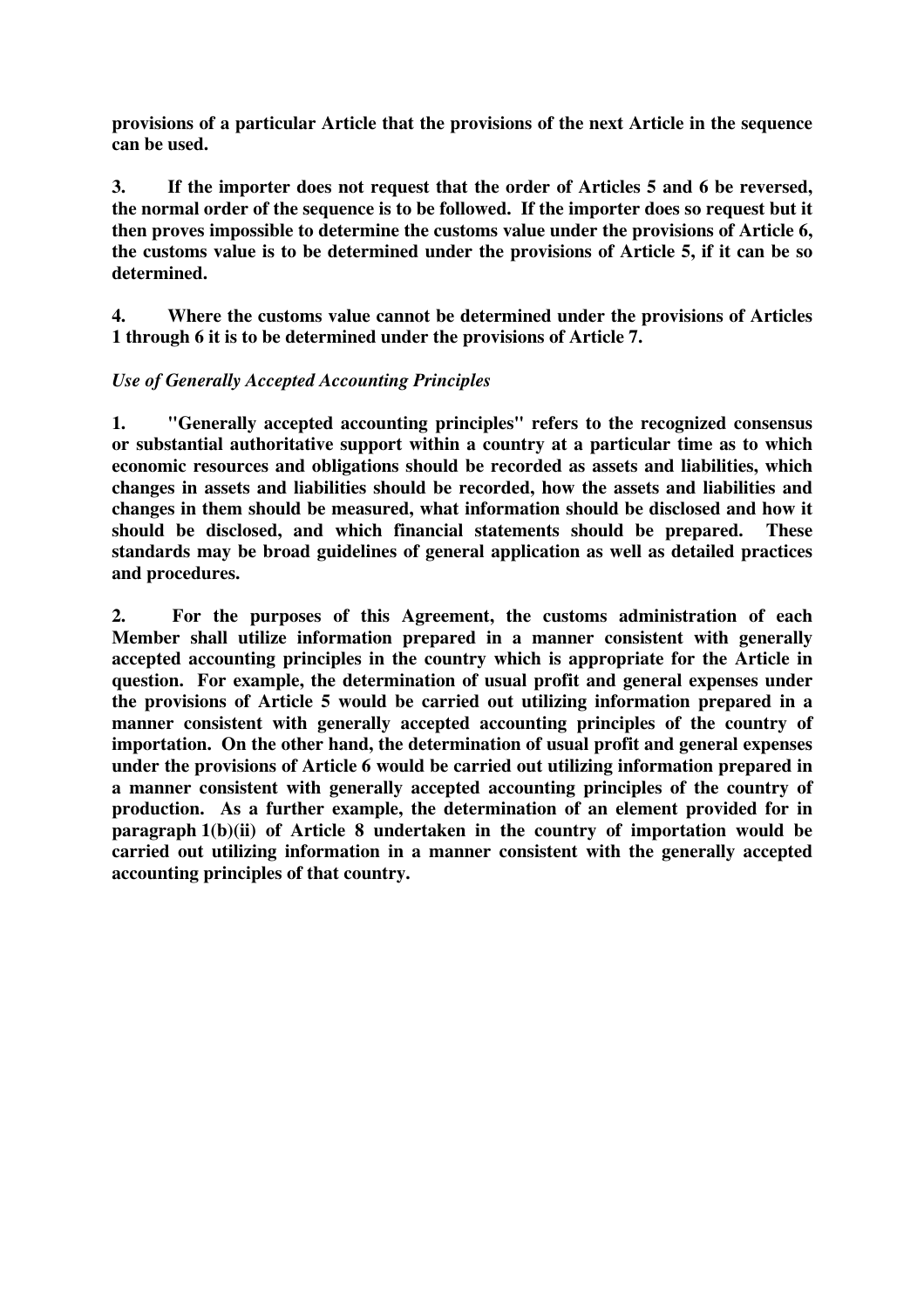## Price Actually Paid or Payable

1. The price actually paid or payable is the total payment made or to be made by the buyer to or for the benefit of the seller for the imported goods. The payment need not necessarily take the form of a transfer of money. Payment may be made by way of letters of credit or negotiable instruments. Payment may be made directly or indirectly. An example of an indirect payment would be the settlement by the buyer, whether in whole or in part, of a debt owed by the seller.

2. Activities undertaken by the buyer on the buyer's own account, other than those for which an adjustment is provided in Article 8, are not considered to be an indirect payment to the seller, even though they might be regarded as of benefit to the seller. The costs of such activities shall not, therefore, be added to the price actually paid or payable in determining the customs value.

3. The customs value shall not include the following charges or costs, provided that they are distinguished from the price actually paid or payable for the imported goods:

- (a) charges for construction, erection, assembly, maintenance or technical assistance, undertaken after importation on imported goods such as industrial plant, machinery or equipment;
- (b) the cost of transport after importation;
- (c) duties and taxes of the country of importation.

4. The price actually paid or payable refers to the price for the imported goods. Thus the flow of dividends or other payments from the buyer to the seller that do not relate to the imported goods are not part of the customs value.

# Paragraph 1(a)(iii)

 Among restrictions which would not render a price actually paid or payable unacceptable are restrictions which do not substantially affect the value of the goods. An example of such restrictions would be the case where a seller requires a buyer of automobiles not to sell or exhibit them prior to a fixed date which represents the beginning of a model year.

## Paragraph 1(b)

1. If the sale or price is subject to some condition or consideration for which a value cannot be determined with respect to the goods being valued, the transaction value shall not be acceptable for customs purposes. Some examples of this include:

(a) the seller establishes the price of the imported goods on condition that the buyer will also buy other goods in specified quantities;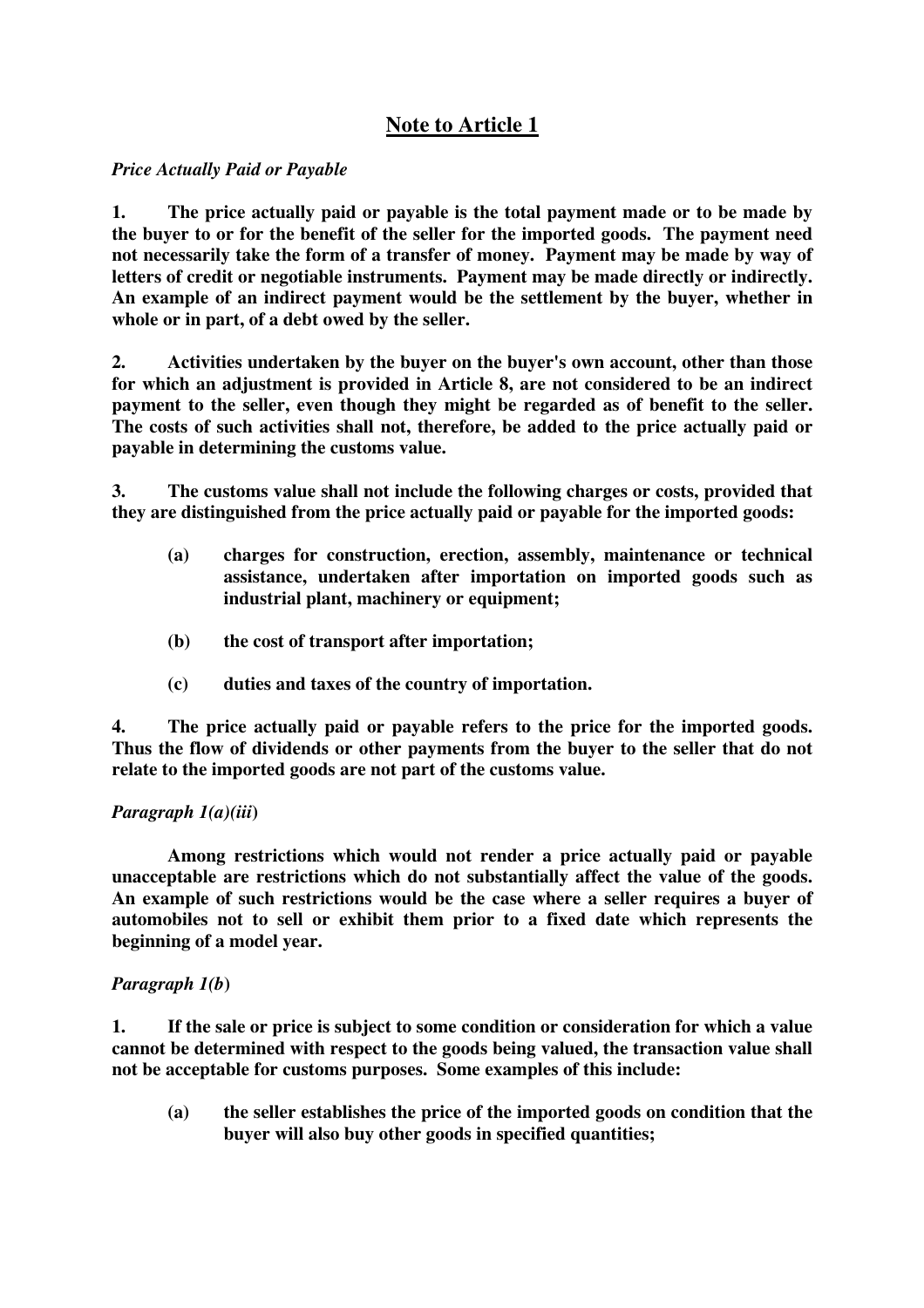- (b) the price of the imported goods is dependent upon the price or prices at which the buyer of the imported goods sells other goods to the seller of the imported goods;
- (c) the price is established on the basis of a form of payment extraneous to the imported goods, such as where the imported goods are semi-finished goods which have been provided by the seller on condition that the seller will receive a specified quantity of the finished goods.

2. However, conditions or considerations relating to the production or marketing of the imported goods shall not result in rejection of the transaction value. For example, the fact that the buyer furnishes the seller with engineering and plans undertaken in the country of importation shall not result in rejection of the transaction value for the purposes of Article 1. Likewise, if the buyer undertakes on the buyer's own account, even though by agreement with the seller, activities relating to the marketing of the imported goods, the value of these activities is not part of the customs value nor shall such activities result in rejection of the transaction value.

# Paragraph 2

1. Paragraphs 2(a) and 2(b) provide different means of establishing the acceptability of a transaction value.

2. Paragraph 2(a) provides that where the buyer and the seller are related, the circumstances surrounding the sale shall be examined and the transaction value shall be accepted as the customs value provided that the relationship did not influence the price. It is not intended that there should be an examination of the circumstances in all cases where the buyer and the seller are related. Such examination will only be required where there are doubts about the acceptability of the price. Where the customs administration have no doubts about the acceptability of the price, it should be accepted without requesting further information from the importer. For example, the customs administration may have previously examined the relationship, or it may already have detailed information concerning the buyer and the seller, and may already be satisfied from such examination or information that the relationship did not influence the price.

3. Where the customs administration is unable to accept the transaction value without further inquiry, it should give the importer an opportunity to supply such further detailed information as may be necessary to enable it to examine the circumstances surrounding the sale. In this context, the customs administration should be prepared to examine relevant aspects of the transaction, including the way in which the buyer and seller organize their commercial relations and the way in which the price in question was arrived at, in order to determine whether the relationship influenced the price. Where it can be shown that the buyer and seller, although related under the provisions of Article 15, buy from and sell to each other as if they were not related, this would demonstrate that the price had not been influenced by the relationship. As an example of this, if the price had been settled in a manner consistent with the normal pricing practices of the industry in question or with the way the seller settles prices for sales to buyers who are not related to the seller, this would demonstrate that the price had not been influenced by the relationship. As a further example, where it is shown that the price is adequate to ensure recovery of all costs plus a profit which is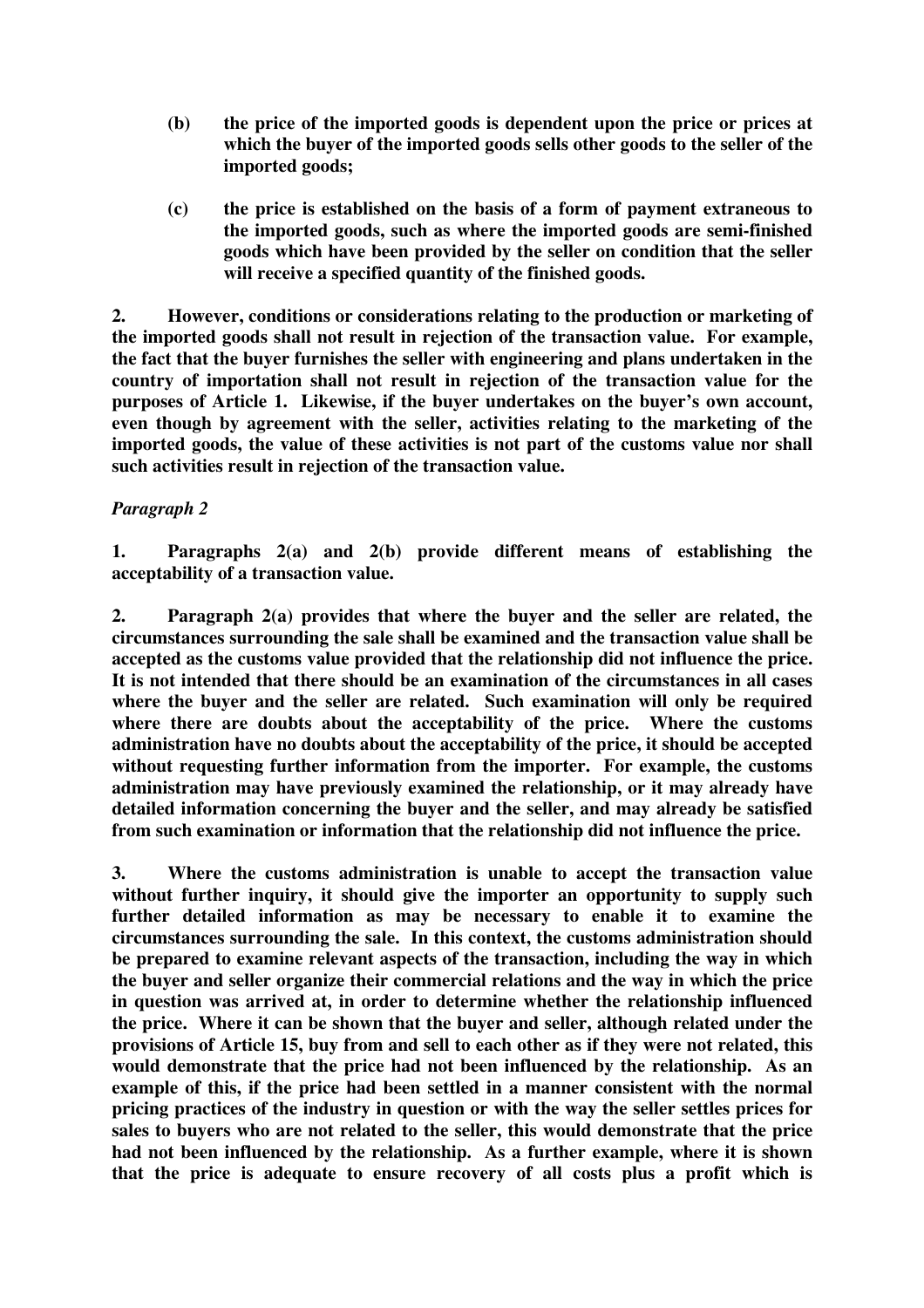representative of the firm's overall profit realized over a representative period of time (e.g. on an annual basis) in sales of goods of the same class or kind, this would demonstrate that the price had not been influenced.

4. Paragraph 2(b) provides an opportunity for the importer to demonstrate that the transaction value closely approximates to a "test" value previously accepted by the customs administration and is therefore acceptable under the provisions of Article 1. Where a test under paragraph 2(b) is met, it is not necessary to examine the question of influence under paragraph  $2(a)$ . If the customs administration has already sufficient information to be satisfied, without further detailed inquiries, that one of the tests provided in paragraph 2(b) has been met, there is no reason for it to require the importer to demonstrate that the test can be met. In paragraph 2(b) the term "unrelated buyers" means buyers who are not related to the seller in any particular case.

#### Paragraph 2(b)

 A number of factors must be taken into consideration in determining whether one value "closely approximates" to another value. These factors include the nature of the imported goods, the nature of the industry itself, the season in which the goods are imported, and, whether the difference in values is commercially significant. Since these factors may vary from case to case, it would be impossible to apply a uniform standard such as a fixed percentage, in each case. For example, a small difference in value in a case involving one type of goods could be unacceptable while a large difference in a case involving another type of goods might be acceptable in determining whether the transaction value closely approximates to the "test" values set forth in paragraph 2(b) of Article 1.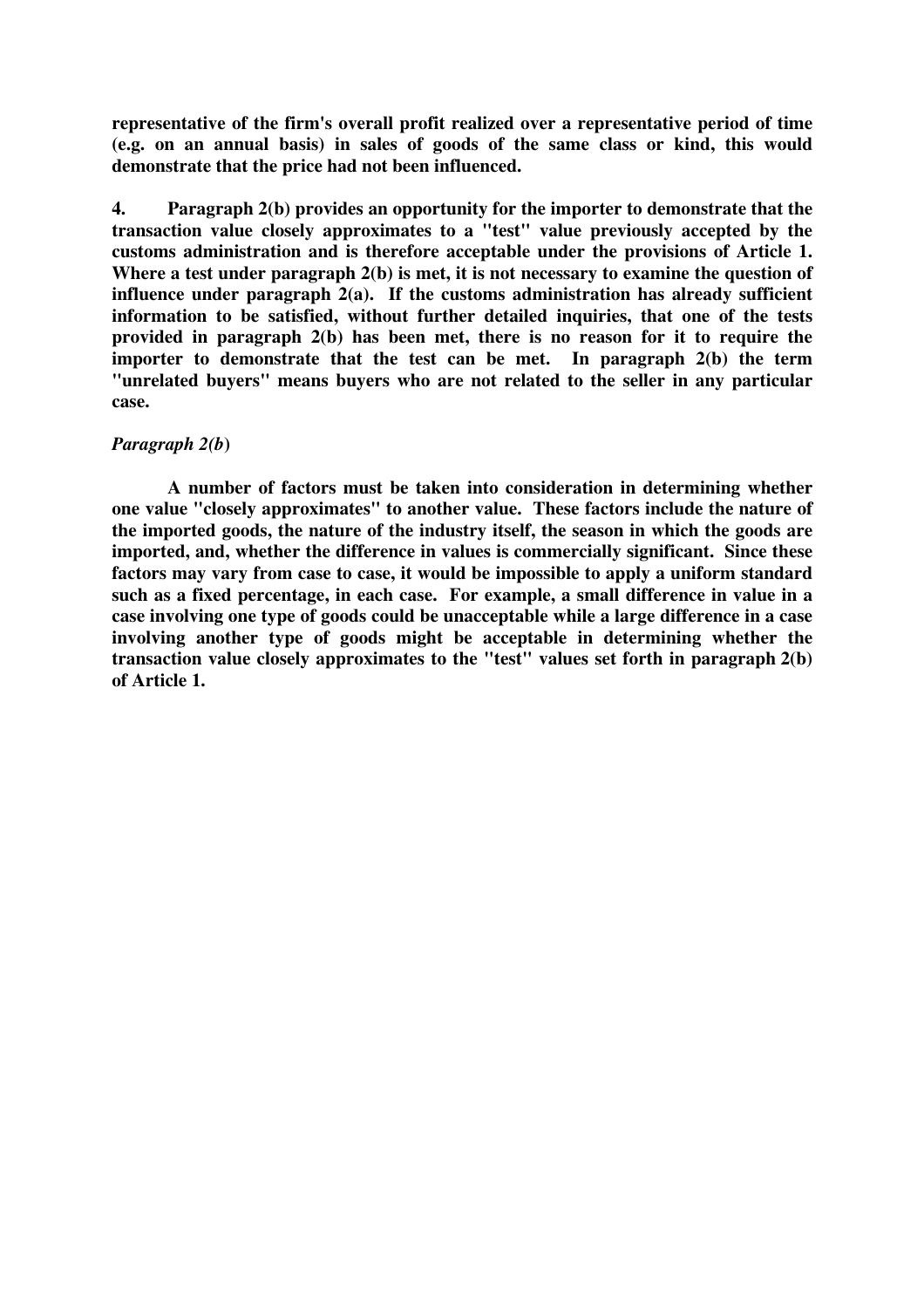1. In applying Article 2, the customs administration shall, wherever possible, use a sale of identical goods at the same commercial level and in substantially the same quantities as the goods being valued. Where no such sale is found, a sale of identical goods that takes place under any one of the following three conditions may be used:

- (a) a sale at the same commercial level but in different quantities;
- (b) a sale at a different commercial level but in substantially the same quantities; or
- (c) a sale at a different commercial level and in different quantities.

2. Having found a sale under any one of these three conditions adjustments will then be made, as the case may be, for:

- (a) quantity factors only;
- (b) commercial level factors only; or
- (c) both commercial level and quantity factors.

3. The expression "and/or" allows the flexibility to use the sales and make the necessary adjustments in any one of the three conditions described above.

4. For the purposes of Article 2, the transaction value of identical imported goods means a customs value, adjusted as provided for in paragraphs 1(b) and 2, which has already been accepted under Article 1.

5. A condition for adjustment because of different commercial levels or different quantities is that such adjustment, whether it leads to an increase or a decrease in the value, be made only on the basis of demonstrated evidence that clearly establishes the reasonableness and accuracy of the adjustments, e.g. valid price lists containing prices referring to different levels or different quantities. As an example of this, if the imported goods being valued consist of a shipment of 10 units and the only identical imported goods for which a transaction value exists involved a sale of 500 units, and it is recognized that the seller grants quantity discounts, the required adjustment may be accomplished by resorting to the seller's price list and using that price applicable to a sale of 10 units. This does not require that a sale had to have been made in quantities of 10 as long as the price list has been established as being bona fide through sales at other quantities. In the absence of such an objective measure, however, the determination of a customs value under the provisions of Article 2 is not appropriate.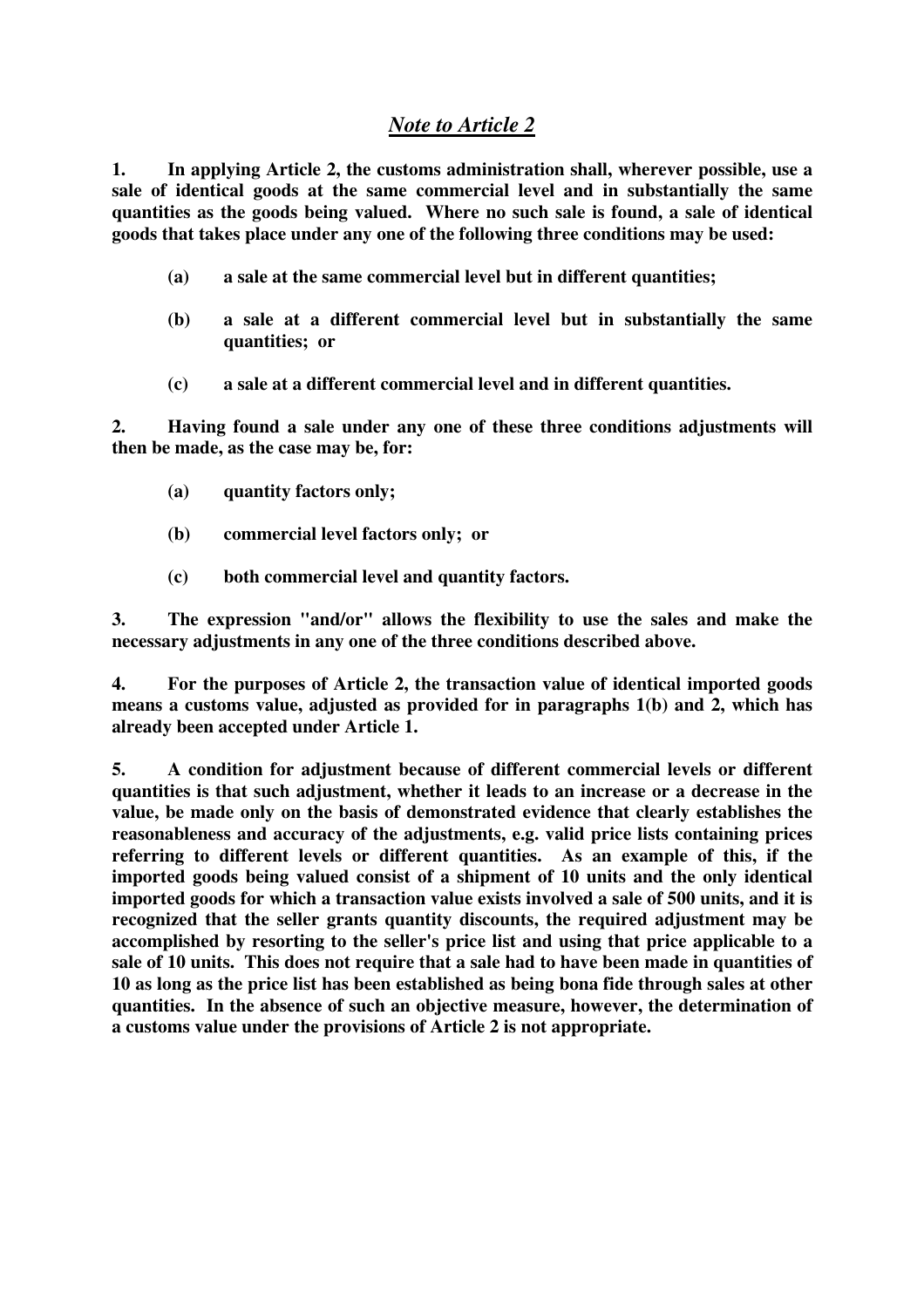1. In applying Article 3, the customs administration shall, wherever possible, use a sale of similar goods at the same commercial level and in substantially the same quantities as the goods being valued. Where no such sale is found, a sale of similar goods that takes place under any one of the following three conditions may be used:

- (a) a sale at the same commercial level but in different quantities;
- (b) a sale at a different commercial level but in substantially the same quantities; or
- (c) a sale at a different commercial level and in different quantities.

2. Having found a sale under any one of these three conditions adjustments will then be made, as the case may be, for:

- (a) quantity factors only;
- (b) commercial level factors only; or
- (c) both commercial level and quantity factors.

3. The expression "and/or" allows the flexibility to use the sales and make the necessary adjustments in any one of the three conditions described above.

4. For the purpose of Article 3, the transaction value of similar imported goods means a customs value, adjusted as provided for in paragraphs 1(b) and 2, which has already been accepted under Article 1.

5. A condition for adjustment because of different commercial levels or different quantities is that such adjustment, whether it leads to an increase or a decrease in the value, be made only on the basis of demonstrated evidence that clearly establishes the reasonableness and accuracy of the adjustment, e.g. valid price lists containing prices referring to different levels or different quantities. As an example of this, if the imported goods being valued consist of a shipment of 10 units and the only similar imported goods for which a transaction value exists involved a sale of 500 units, and it is recognized that the seller grants quantity discounts, the required adjustment may be accomplished by resorting to the seller's price list and using that price applicable to a sale of 10 units. This does not require that a sale had to have been made in quantities of 10 as long as the price list has been established as being bona fide through sales at other quantities. In the absence of such an objective measure, however, the determination of a customs value under the provisions of Article 3 is not appropriate.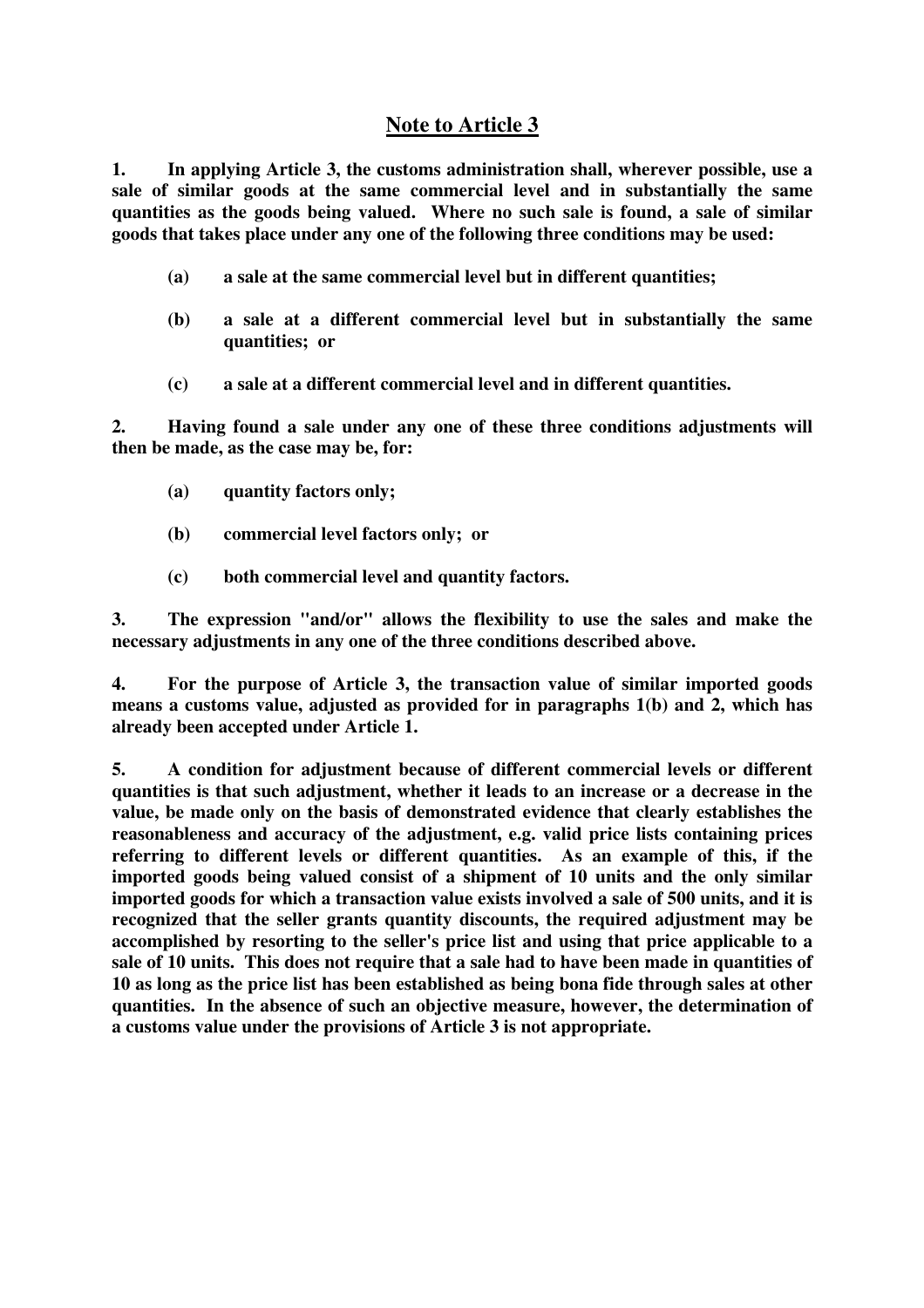1. The term "unit price at which ... goods are sold in the greatest aggregate quantity" means the price at which the greatest number of units is sold in sales to persons who are not related to the persons from whom they buy such goods at the first commercial level after importation at which such sales take place.

2. As an example of this, goods are sold from a price list which grants favourable unit prices for purchases made in larger quantities.

| Sale quantity | Unit price | <b>Number of sales</b>                    | <b>Total quantity</b><br>sold at each price |
|---------------|------------|-------------------------------------------|---------------------------------------------|
| $1-10$ units  | 100        | 10 sales of 5 units<br>5 sales of 3 units | 65                                          |
| $11-25$ units | 95         | 5 sales of 11 units                       | 55                                          |
| over 25 units | 90         | 1 sale of 30 units<br>1 sale of 50 units  | 80                                          |

 The greatest number of units sold at a price is 80; therefore, the unit price in the greatest aggregate quantity is 90.

3. As another example of this, two sales occur. In the first sale 500 units are sold at a price of 95 currency units each. In the second sale 400 units are sold at a price of 90 currency units each. In this example, the greatest number of units sold at a particular price is 500; therefore, the unit price in the greatest aggregate quantity is 95.

4. A third example would be the following situation where various quantities are sold at various prices.

| $(a)$ Sales          |            |
|----------------------|------------|
| <b>Sale quantity</b> | Unit price |
| 40 units             | 100        |
| 30 units             | 90         |
| 15 units             | 100        |
| 50 units             | 95         |
| 25 units             | 105        |
| 35 units             | 90         |
| 5 units              | 100        |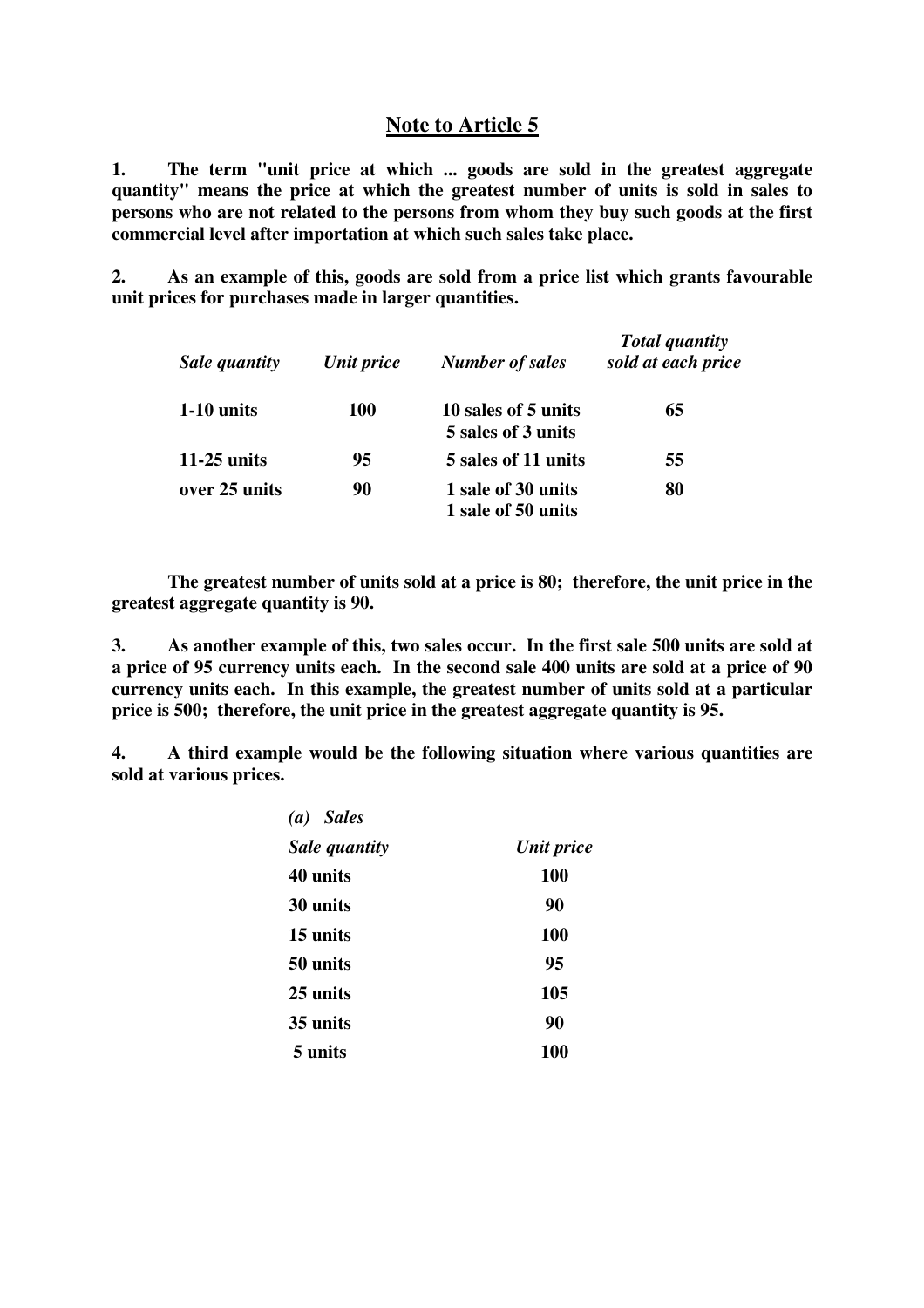| (b) Totals                 |            |
|----------------------------|------------|
| <b>Total quantity sold</b> | Unit price |
| 65                         | 90         |
| 50                         | 95         |
| 60                         | <b>100</b> |
| 25                         | 105        |

 In this example, the greatest number of units sold at a particular price is 65; therefore, the unit price in the greatest aggregate quantity is 90.

5. Any sale in the importing country, as described in paragraph 1 above, to a person who supplies directly or indirectly free of charge or at reduced cost for use in connection with the production and sale for export of the imported goods any of the elements specified in paragraph 1(b) of Article 8, should not be taken into account in establishing the unit price for the purposes of Article 5.

6. It should be noted that "profit and general expenses" referred to in paragraph 1 of Article 5 should be taken as a whole. The figure for the purposes of this deduction should be determined on the basis of information supplied by or on behalf of the importer unless the importer's figures are inconsistent with those obtained in sales in the country of importation of imported goods of the same class or kind. Where the importer's figures are inconsistent with such figures, the amount for profit and general expenses may be based upon relevant information other than that supplied by or on behalf of the importer.

7. The "general expenses" include the direct and indirect costs of marketing the goods in question.

8. Local taxes payable by reason of the sale of the goods for which a deduction is not made under the provisions of paragraph  $1(a)(iv)$  of Article 5 shall be deducted under the provisions of paragraph  $1(a)(i)$  of Article 5.

9. In determining either the commissions or the usual profits and general expenses under the provisions of paragraph 1 of Article 5, the question whether certain goods are "of the same class or kind" as other goods must be determined on a case-by-case basis by reference to the circumstances involved. Sales in the country of importation of the narrowest group or range of imported goods of the same class or kind, which includes the goods being valued, for which the necessary information can be provided, should be examined. For the purposes of Article 5, "goods of the same class or kind" includes goods imported from the same country as the goods being valued as well as goods imported from other countries.

10. For the purposes of paragraph 1(b) of Article 5, the "earliest date" shall be the date by which sales of the imported goods or of identical or similar imported goods are made in sufficient quantity to establish the unit price.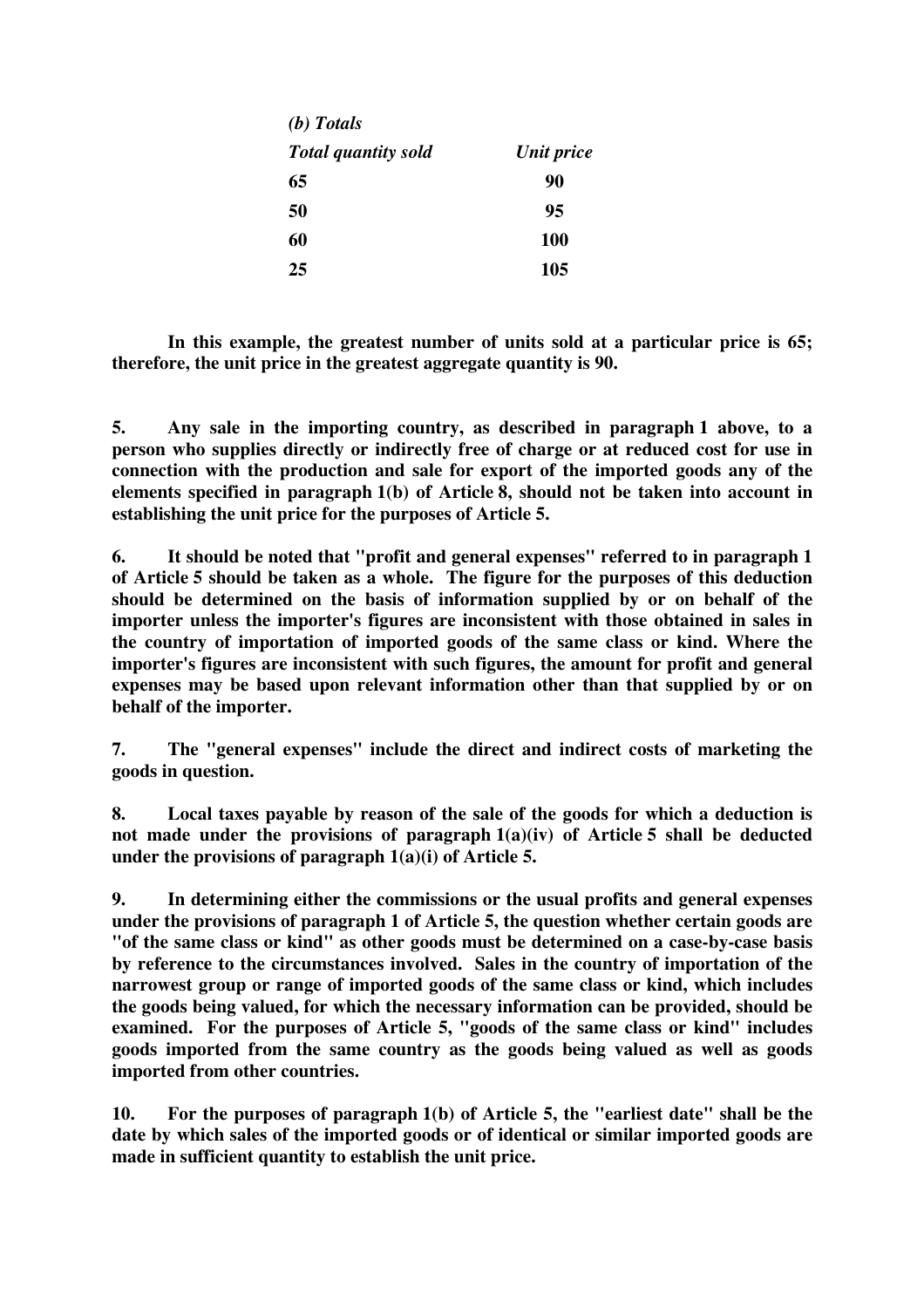11. Where the method in paragraph 2 of Article 5 is used, deductions made for the value added by further processing shall be based on objective and quantifiable data relating to the cost of such work. Accepted industry formulas, recipes, methods of construction, and other industry practices would form the basis of the calculations.

12. It is recognized that the method of valuation provided for in paragraph 2 of Article 5 would normally not be applicable when, as a result of the further processing, the imported goods lose their identity. However, there can be instances where, although the identity of the imported goods is lost, the value added by the processing can be determined accurately without unreasonable difficulty. On the other hand, there can also be instances where the imported goods maintain their identity but form such a minor element in the goods sold in the country of importation that the use of this valuation method would be unjustified. In view of the above, each situation of this type must be considered on a case-by-case basis.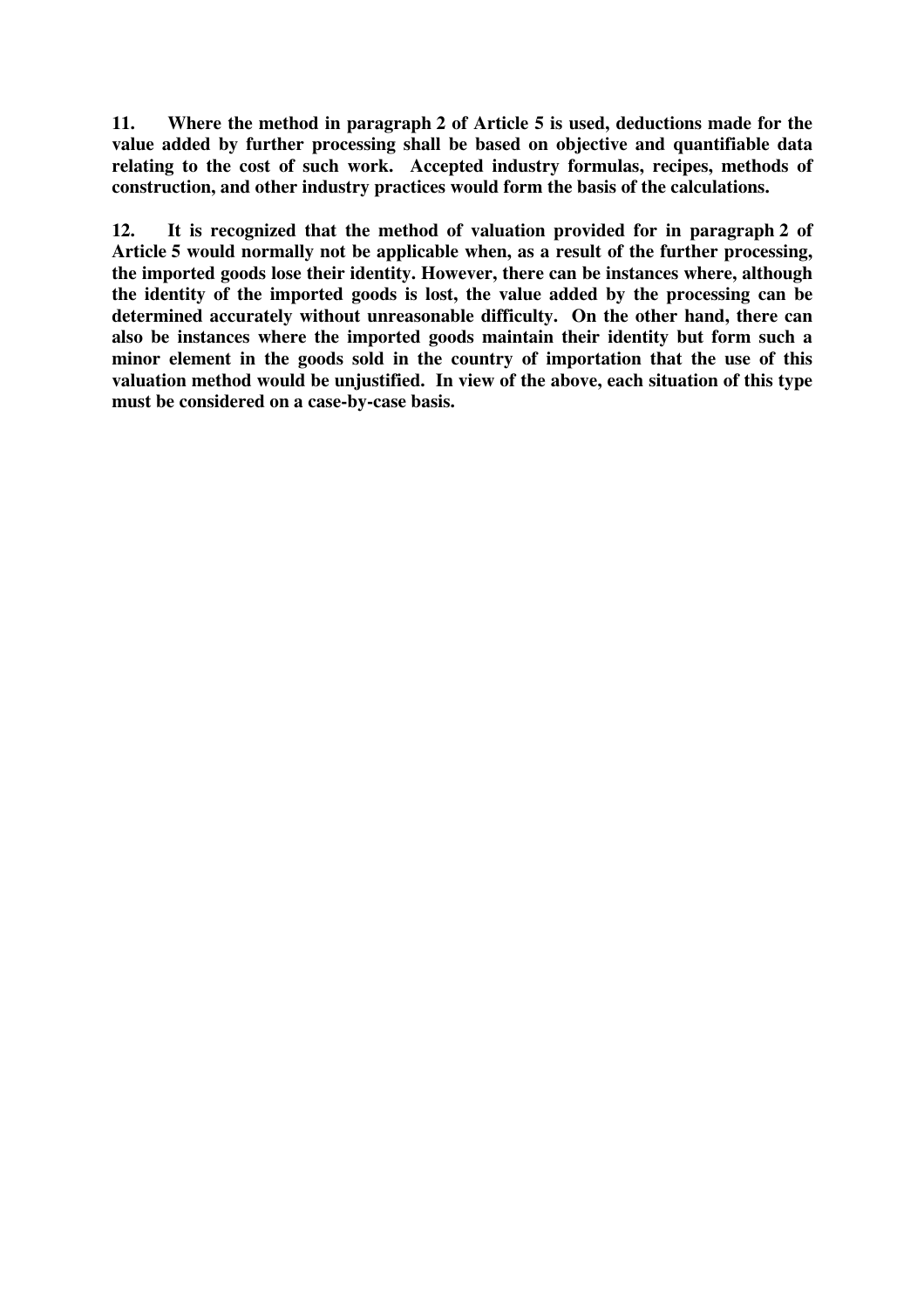1. As a general rule, customs value is determined under this Agreement on the basis of information readily available in the country of importation. In order to determine a computed value, however, it may be necessary to examine the costs of producing the goods being valued and other information which has to be obtained from outside the country of importation. Furthermore, in most cases the producer of the goods will be outside the jurisdiction of the authorities of the country of importation. The use of the computed value method will generally be limited to those cases where the buyer and seller are related, and the producer is prepared to supply to the authorities of the country of importation the necessary costings and to provide facilities for any subsequent verification which may be necessary.

2. The "cost or value" referred to in paragraph 1(a) of Article 6 is to be determined on the basis of information relating to the production of the goods being valued supplied by or on behalf of the producer. It is to be based upon the commercial accounts of the producer, provided that such accounts are consistent with the generally accepted accounting principles applied in the country where the goods are produced.

3. The "cost or value" shall include the cost of elements specified in paragraphs  $1(a)(ii)$  and (iii) of Article 8. It shall also include the value, apportioned as appropriate under the provisions of the relevant note to Article 8, of any element specified in paragraph 1(b) of Article 8 which has been supplied directly or indirectly by the buyer for use in connection with the production of the imported goods. The value of the elements specified in paragraph 1(b)(iv) of Article 8 which are undertaken in the country of importation shall be included only to the extent that such elements are charged to the producer. It is to be understood that no cost or value of the elements referred to in this paragraph shall be counted twice in determining the computed value.

4. The "amount for profit and general expenses" referred to in paragraph 1(b) of Article 6 is to be determined on the basis of information supplied by or on behalf of the producer unless the producer's figures are inconsistent with those usually reflected in sales of goods of the same class or kind as the goods being valued which are made by producers in the country of exportation for export to the country of importation.

5. It should be noted in this context that the "amount for profit and general expenses" has to be taken as a whole. It follows that if, in any particular case, the producer's profit figure is low and the producer's general expenses are high, the producer's profit and general expenses taken together may nevertheless be consistent with that usually reflected in sales of goods of the same class or kind. Such a situation might occur, for example, if a product were being launched in the country of importation and the producer accepted a nil or low profit to offset high general expenses associated with the launch. Where the producer can demonstrate a low profit on sales of the imported goods because of particular commercial circumstances, the producer's actual profit figures should be taken into account provided that the producer has valid commercial reasons to justify them and the producer's pricing policy reflects usual pricing policies in the branch of industry concerned. Such a situation might occur, for example, where producers have been forced to lower prices temporarily because of an unforeseeable drop in demand, or where they sell goods to complement a range of goods being produced in the country of importation and accept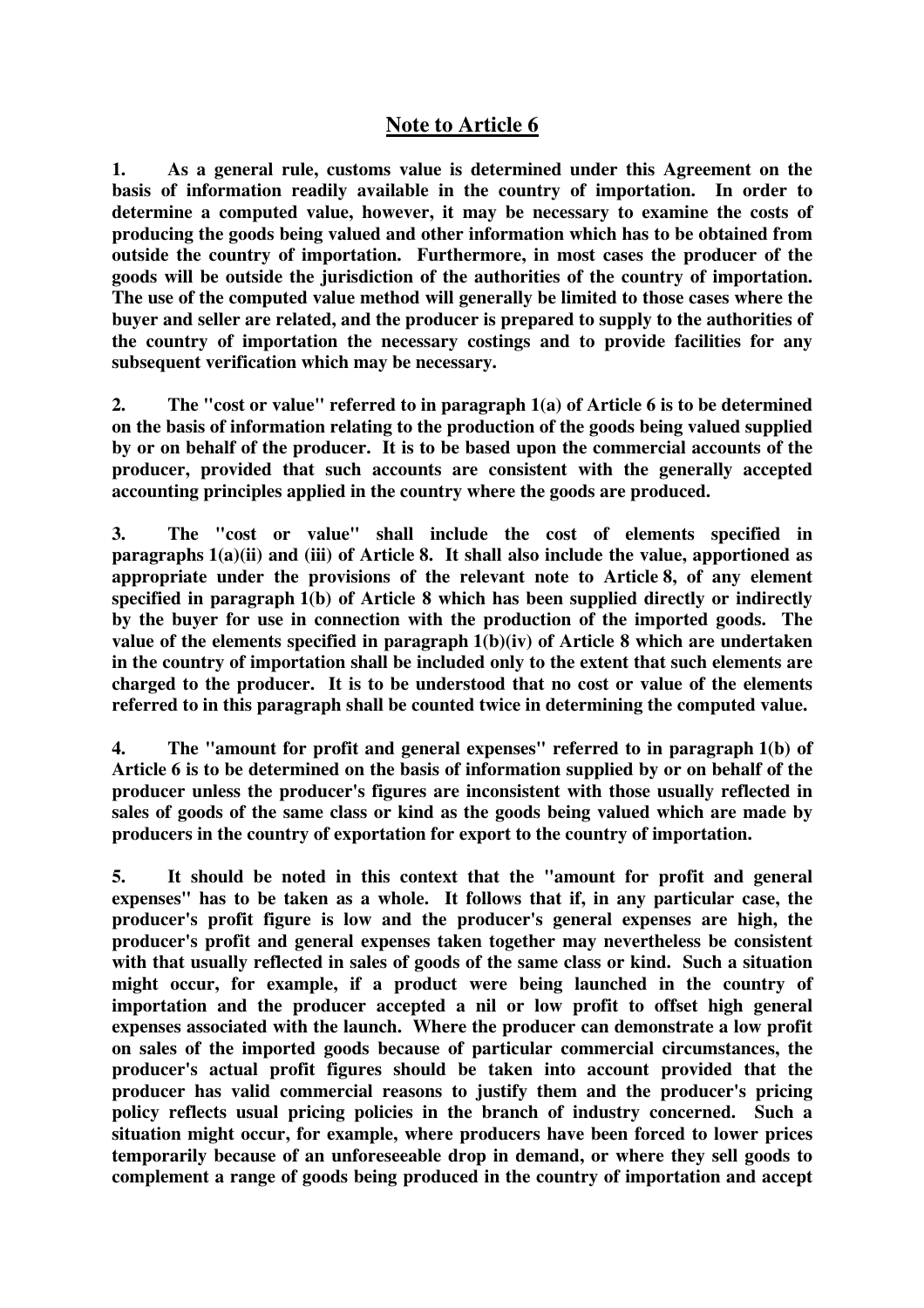a low profit to maintain competitivity. Where the producer's own figures for profit and general expenses are not consistent with those usually reflected in sales of goods of the same class or kind as the goods being valued which are made by producers in the country of exportation for export to the country of importation, the amount for profit and general expenses may be based upon relevant information other than that supplied by or on behalf of the producer of the goods.

6. Where information other than that supplied by or on behalf of the producer is used for the purposes of determining a computed value, the authorities of the importing country shall inform the importer, if the latter so requests, of the source of such information, the data used and the calculations based upon such data, subject to the provisions of Article 10.

7. The "general expenses" referred to in paragraph 1(b) of Article 6 covers the direct and indirect costs of producing and selling the goods for export which are not included under paragraph 1(a) of Article 6.

8. Whether certain goods are "of the same class or kind" as other goods must be determined on a case-by-case basis with reference to the circumstances involved. In determining the usual profits and general expenses under the provisions of Article 6, sales for export to the country of importation of the narrowest group or range of goods, which includes the goods being valued, for which the necessary information can be provided, should be examined. For the purposes of Article 6, "goods of the same class or kind" must be from the same country as the goods being valued.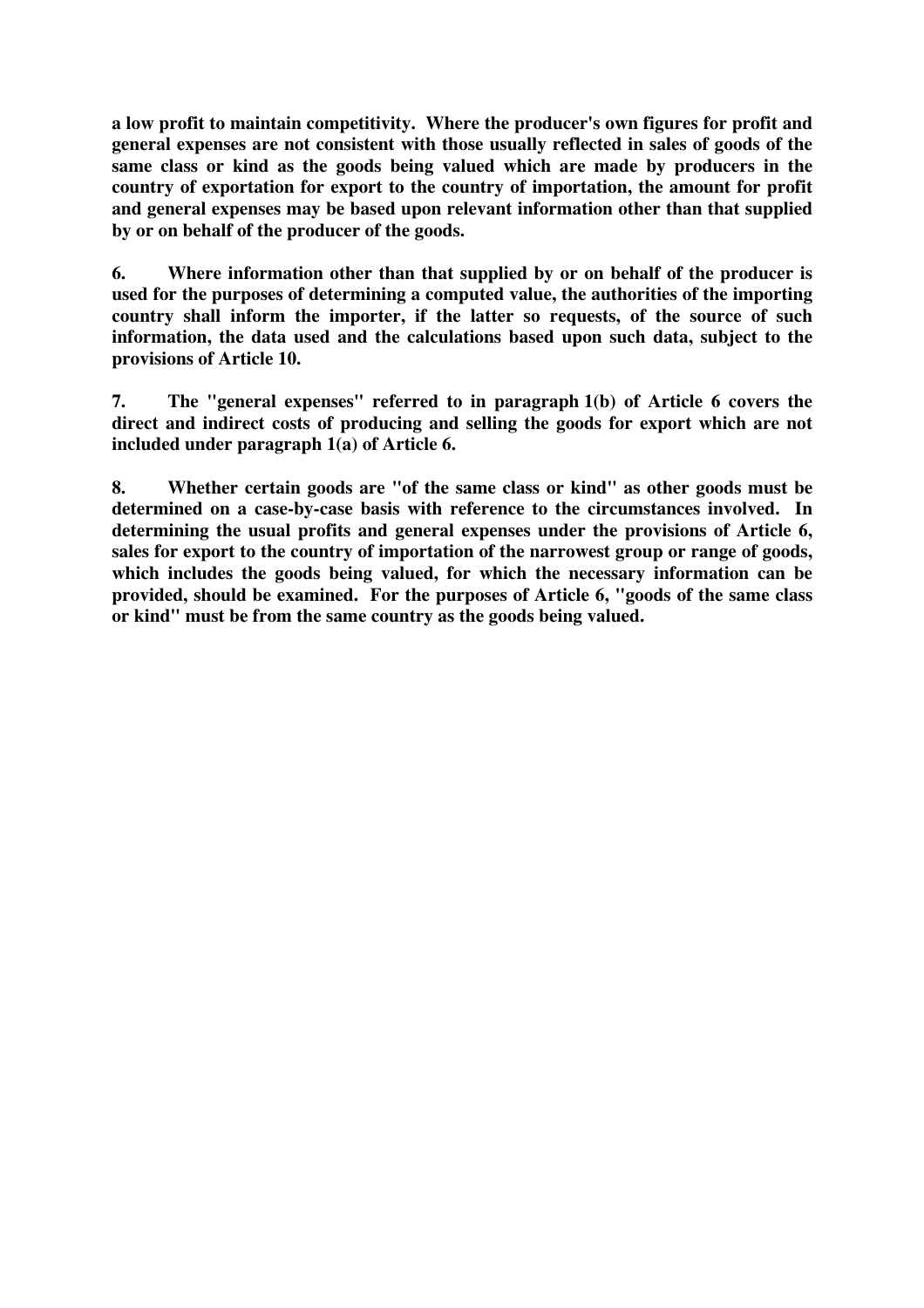1. Customs values determined under the provisions of Article 7 should, to the greatest extent possible, be based on previously determined customs values.

2. The methods of valuation to be employed under Article 7 should be those laid down in Articles 1 through 6 but a reasonable flexibility in the application of such methods would be in conformity with the aims and provisions of Article 7.

- 3. Some examples of reasonable flexibility are as follows:
	- (a) Identical goods the requirement that the identical goods should be exported at or about the same time as the goods being valued could be flexibly interpreted; identical imported goods produced in a country other than the country of exportation of the goods being valued could be the basis for customs valuation; customs values of identical imported goods already determined under the provisions of Articles 5 and 6 could be used.
	- (b) Similar goods the requirement that the similar goods should be exported at or about the same time as the goods being valued could be flexibly interpreted; similar imported goods produced in a country other than the country of exportation of the goods being valued could be the basis for customs valuation; customs values of similar imported goods already determined under the provisions of Articles 5 and 6 could be used.
	- (c) Deductive method the requirement that the goods shall have been sold in the "condition as imported" in paragraph 1(a) of Article 5 could be flexibly interpreted; the "90 days" requirement could be administered flexibly.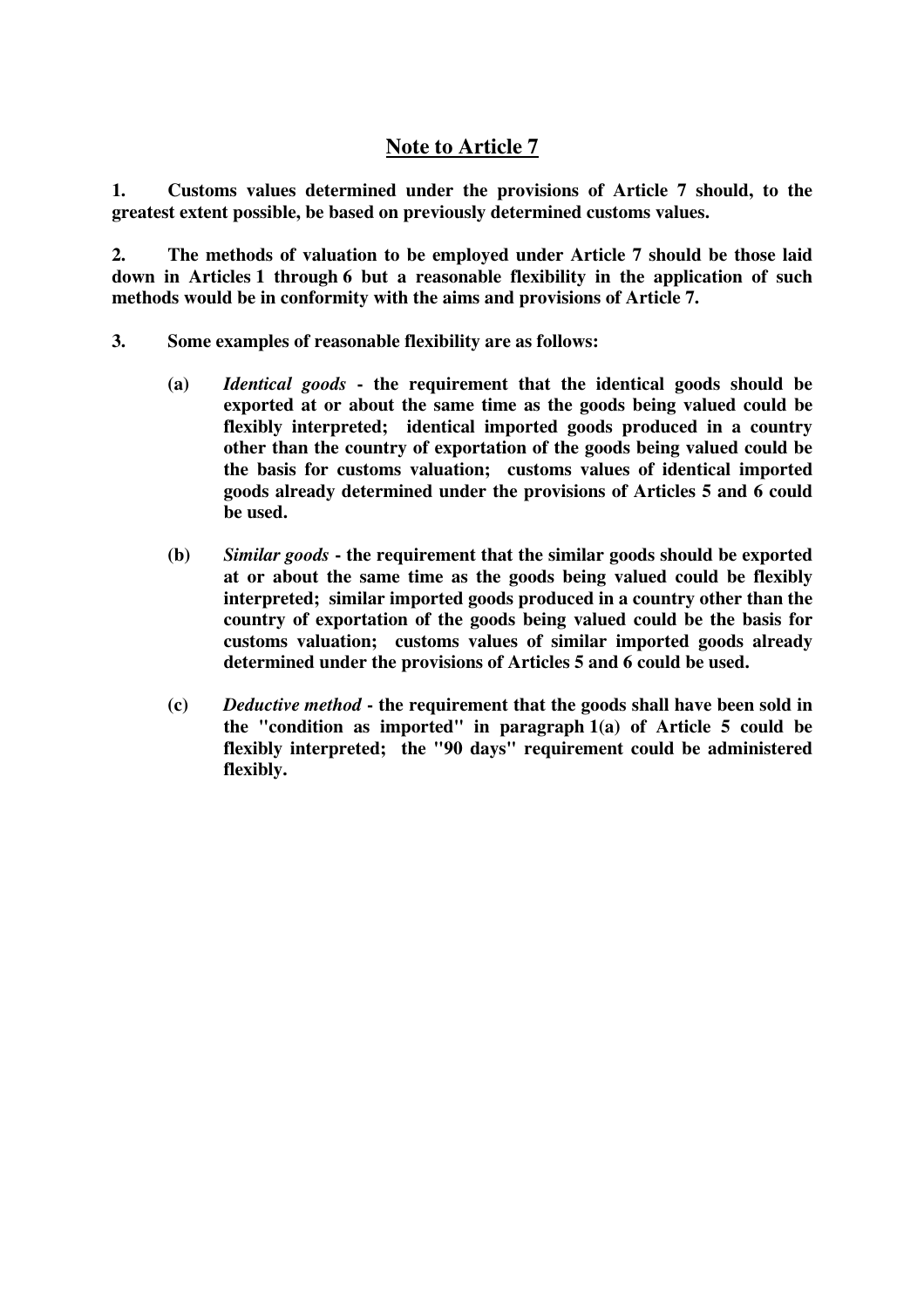## Paragraph  $1(a)(i)$

 The term "buying commissions" means fees paid by an importer to the importer's agent for the service of representing the importer abroad in the purchase of the goods being valued.

## Paragraph  $1(b)(ii)$

1. There are two factors involved in the apportionment of the elements specified in paragraph 1(b)(ii) of Article 8 to the imported goods - the value of the element itself and the way in which that value is to be apportioned to the imported goods. The apportionment of these elements should be made in a reasonable manner appropriate to the circumstances and in accordance with generally accepted accounting principles.

2. Concerning the value of the element, if the importer acquires the element from a seller not related to the importer at a given cost, the value of the element is that cost. If the element was produced by the importer or by a person related to the importer, its value would be the cost of producing it. If the element had been previously used by the importer, regardless of whether it had been acquired or produced by such importer, the original cost of acquisition or production would have to be adjusted downward to reflect its use in order to arrive at the value of the element.

3. Once a value has been determined for the element, it is necessary to apportion that value to the imported goods. Various possibilities exist. For example, the value might be apportioned to the first shipment if the importer wishes to pay duty on the entire value at one time. As another example, the importer may request that the value be apportioned over the number of units produced up to the time of the first shipment. As a further example, the importer may request that the value be apportioned over the entire anticipated production where contracts or firm commitments exist for that production. The method of apportionment used will depend upon the documentation provided by the importer.

4. As an illustration of the above, an importer provides the producer with a mould to be used in the production of the imported goods and contracts with the producer to buy 10,000 units. By the time of arrival of the first shipment of 1,000 units, the producer has already produced 4,000 units. The importer may request the customs administration to apportion the value of the mould over 1,000 units, 4,000 units or 10,000 units.

## Paragraph  $I(b)(iv)$

1. Additions for the elements specified in paragraph 1(b)(iv) of Article 8 should be based on objective and quantifiable data. In order to minimize the burden for both the importer and customs administration in determining the values to be added, data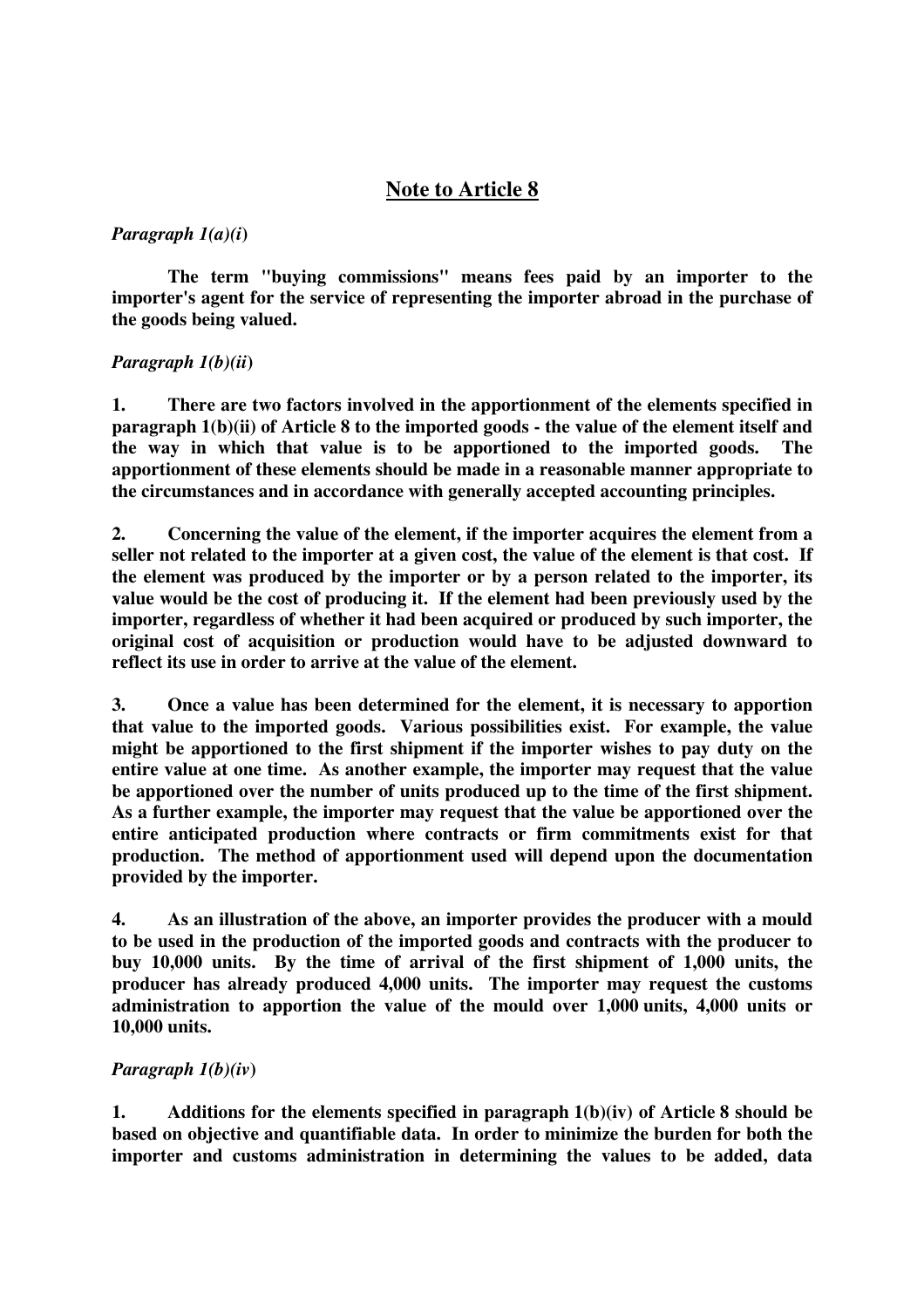readily available in the buyer's commercial record system should be used in so far as possible.

2. For those elements supplied by the buyer which were purchased or leased by the buyer, the addition would be the cost of the purchase or the lease. No addition shall be made for those elements available in the public domain, other than the cost of obtaining copies of them.

3. The ease with which it may be possible to calculate the values to be added will depend on a particular firm's structure and management practice, as well as its accounting methods.

4. For example, it is possible that a firm which imports a variety of products from several countries maintains the records of its design centre outside the country of importation in such a way as to show accurately the costs attributable to a given product. In such cases, a direct adjustment may appropriately be made under the provisions of Article 8.

5. In another case, a firm may carry the cost of the design centre outside the country of importation as a general overhead expense without allocation to specific products. In this instance, an appropriate adjustment could be made under the provisions of Article 8 with respect to the imported goods by apportioning total design centre costs over total production benefiting from the design centre and adding such apportioned cost on a unit basis to imports.

6. Variations in the above circumstances will, of course, require different factors to be considered in determining the proper method of allocation.

7. In cases where the production of the element in question involves a number of countries and over a period of time, the adjustment should be limited to the value actually added to that element outside the country of importation.

# Paragraph  $1(c)$

1. The royalties and licence fees referred to in paragraph 1(c) of Article 8 may include, among other things, payments in respect to patents, trade marks and copyrights. However, the charges for the right to reproduce the imported goods in the country of importation shall not be added to the price actually paid or payable for the imported goods in determining the customs value.

2. Payments made by the buyer for the right to distribute or resell the imported goods shall not be added to the price actually paid or payable for the imported goods if such payments are not a condition of the sale for export to the country of importation of the imported goods.

# Paragraph 3

 Where objective and quantifiable data do not exist with regard to the additions required to be made under the provisions of Article 8, the transaction value cannot be determined under the provisions of Article 1. As an illustration of this, a royalty is paid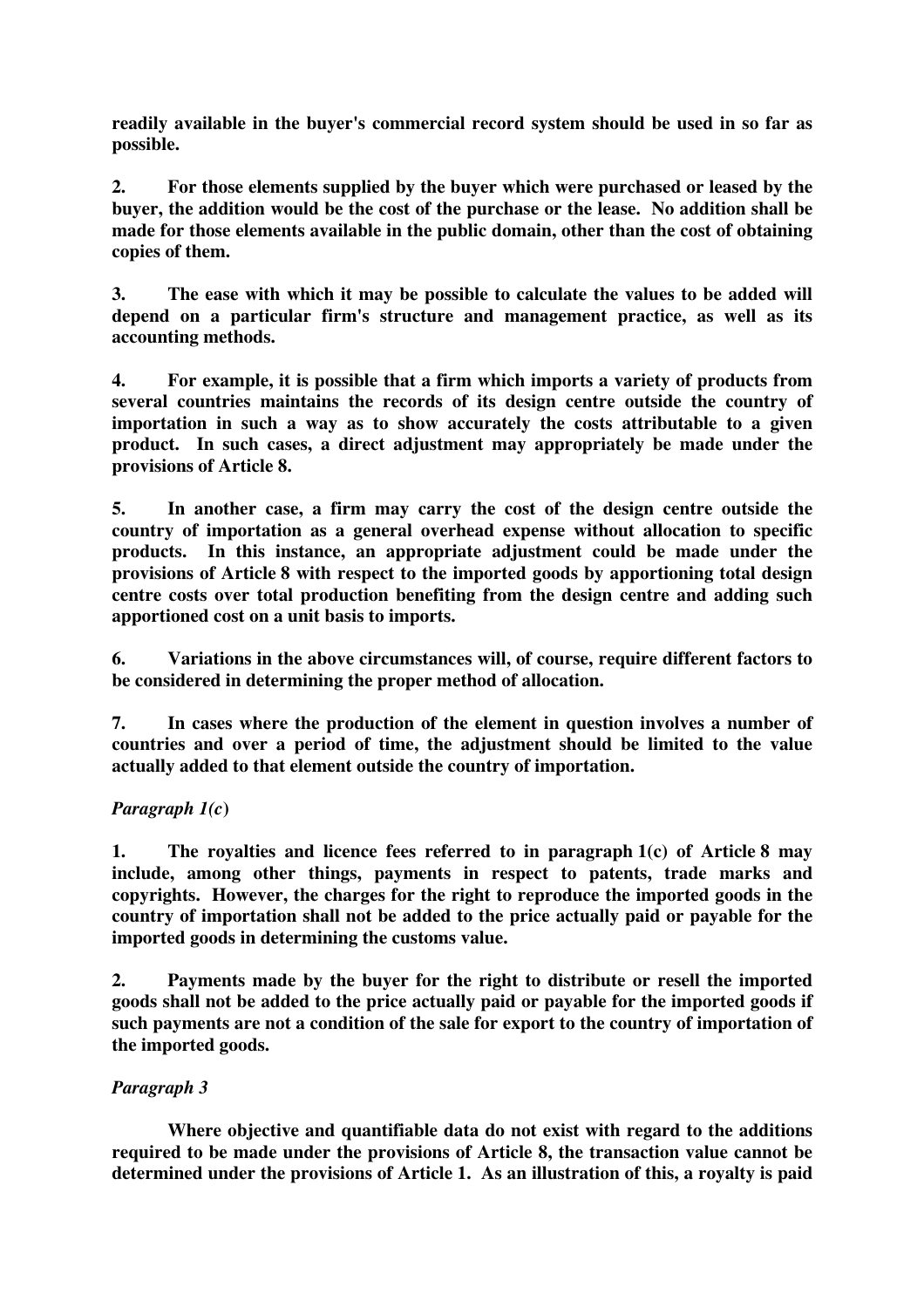on the basis of the price in a sale in the importing country of a litre of a particular product that was imported by the kilogram and made up into a solution after importation. If the royalty is based partially on the imported goods and partially on other factors which have nothing to do with the imported goods (such as when the imported goods are mixed with domestic ingredients and are no longer separately identifiable, or when the royalty cannot be distinguished from special financial arrangements between the buyer and the seller), it would be inappropriate to attempt to make an addition for the royalty. However, if the amount of this royalty is based only on the imported goods and can be readily quantified, an addition to the price actually paid or payable can be made.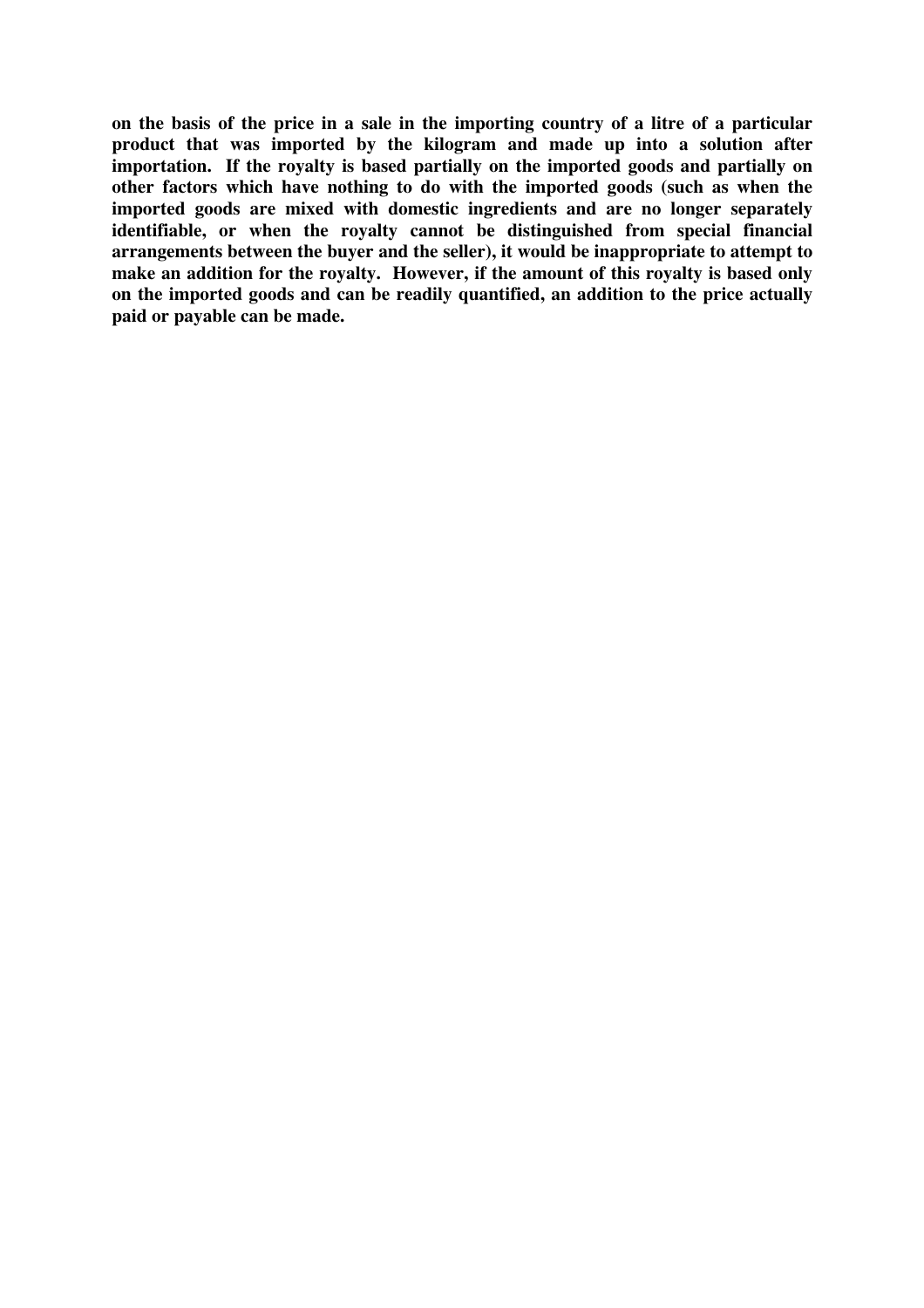For the purposes of Article 9, "time of importation" may include the time of entry for customs purposes.

# Note to Article 11

1. Article 11 provides the importer with the right to appeal against a valuation determination made by the customs administration for the goods being valued. Appeal may first be to a higher level in the customs administration, but the importer shall have the right in the final instance to appeal to the judiciary.

2. "Without penalty" means that the importer shall not be subject to a fine or threat of fine merely because the importer chose to exercise the right of appeal. Payment of normal court costs and lawyers' fees shall not be considered to be a fine.

3. However, nothing in Article 11 shall prevent a Member from requiring full payment of assessed customs duties prior to an appeal.

# Note to Article 15

Paragraph 4

 For the purposes of Article 15, the term "persons" includes a legal person, where appropriate.

#### Paragraph 4(e)

 For the purposes of this Agreement, one person shall be deemed to control another when the former is legally or operationally in a position to exercise restraint or direction over the latter.

## ANNEX II

# TECHNICAL COMMITTEE ON CUSTOMS VALUATION

1. In accordance with Article 18 of this Agreement, the Technical Committee shall be established under the auspices of the CCC with a view to ensuring, at the technical level, uniformity in interpretation and application of this Agreement.

2. The responsibilities of the Technical Committee shall include the following:

(a) to examine specific technical problems arising in the day-to-day administration of the customs valuation system of Members and to give advisory opinions on appropriate solutions based upon the facts presented;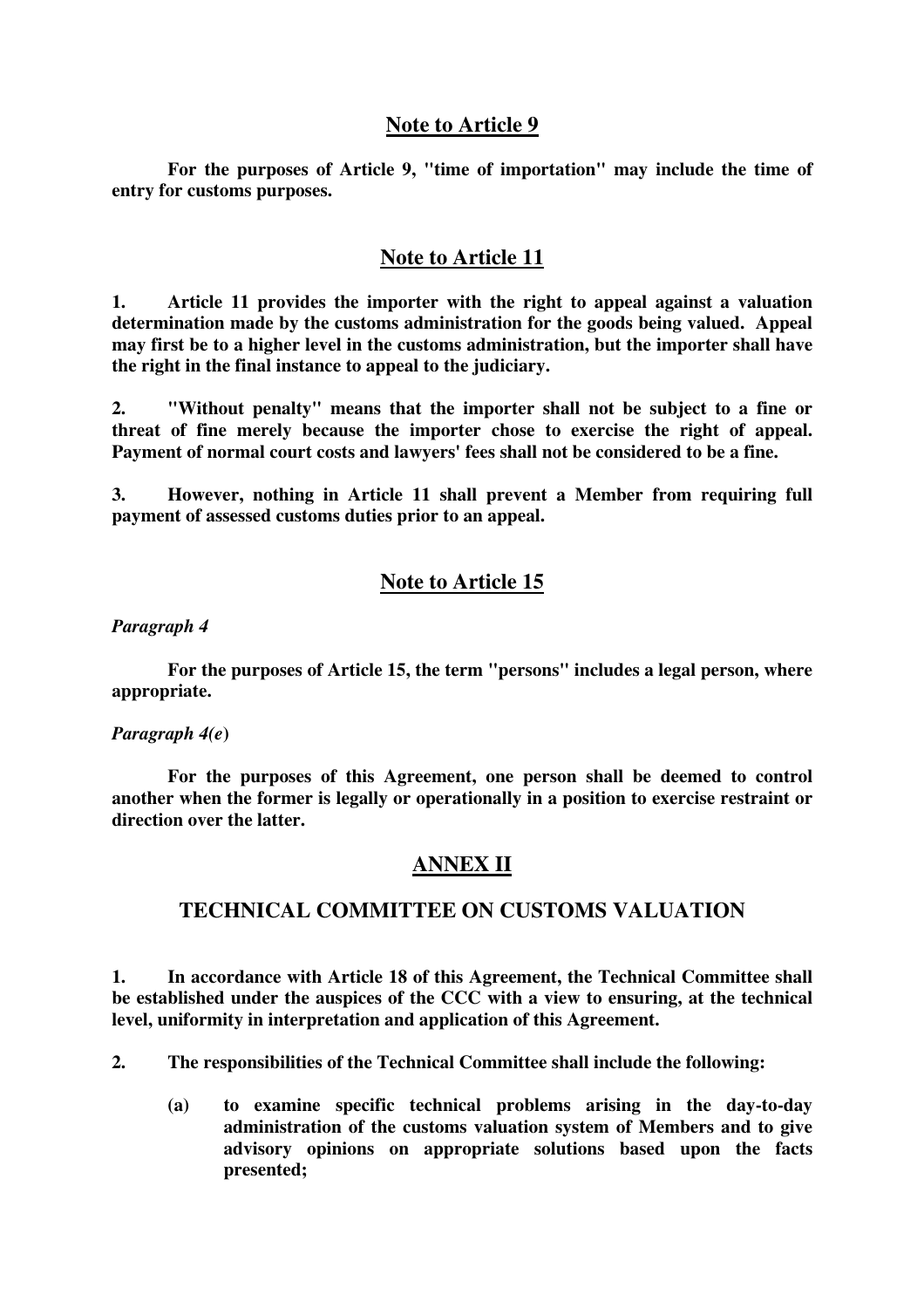- (b) to study, as requested, valuation laws, procedures and practices as they relate to this Agreement and to prepare reports on the results of such studies;
- (c) to prepare and circulate annual reports on the technical aspects of the operation and status of this Agreement;
- (d) to furnish such information and advice on any matters concerning the valuation of imported goods for customs purposes as may be requested by any Member or the Committee. Such information and advice may take the form of advisory opinions, commentaries or explanatory notes;
- (e) to facilitate, as requested, technical assistance to Members with a view to furthering the international acceptance of this Agreement;
- (f) to carry out an examination of a matter referred to it by a panel under Article 19 of this Agreement; and
- (g) to exercise such other responsibilities as the Committee may assign to it.

# General

3. The Technical Committee shall attempt to conclude its work on specific matters, especially those referred to it by Members, the Committee or a panel, in a reasonably short period of time. As provided in paragraph 4 of Article 19, a panel shall set a specific time period for receipt of a report of the Technical Committee and the Technical Committee shall provide its report within that period.

4. The Technical Committee shall be assisted as appropriate in its activities by the CCC Secretariat.

# Representation

5. Each Member shall have the right to be represented on the Technical Committee. Each Member may nominate one delegate and one or more alternates to be its representatives on the Technical Committee. Such a Member so represented on the Technical Committee is referred to in this Annex as a "member of the Technical Committee". Representatives of members of the Technical Committee may be assisted by advisers. The WTO Secretariat may also attend such meetings with observer status.

6. Members of the CCC which are not Members of the WTO may be represented at meetings of the Technical Committee by one delegate and one or more alternates. Such representatives shall attend meetings of the Technical Committee as observers.

7. Subject to the approval of the Chairman of the Technical Committee, the Secretary-General of the CCC (referred to in this Annex as "the Secretary-General") may invite representatives of governments which are neither Members of the WTO nor members of the CCC and representatives of international governmental and trade organizations to attend meetings of the Technical Committee as observers.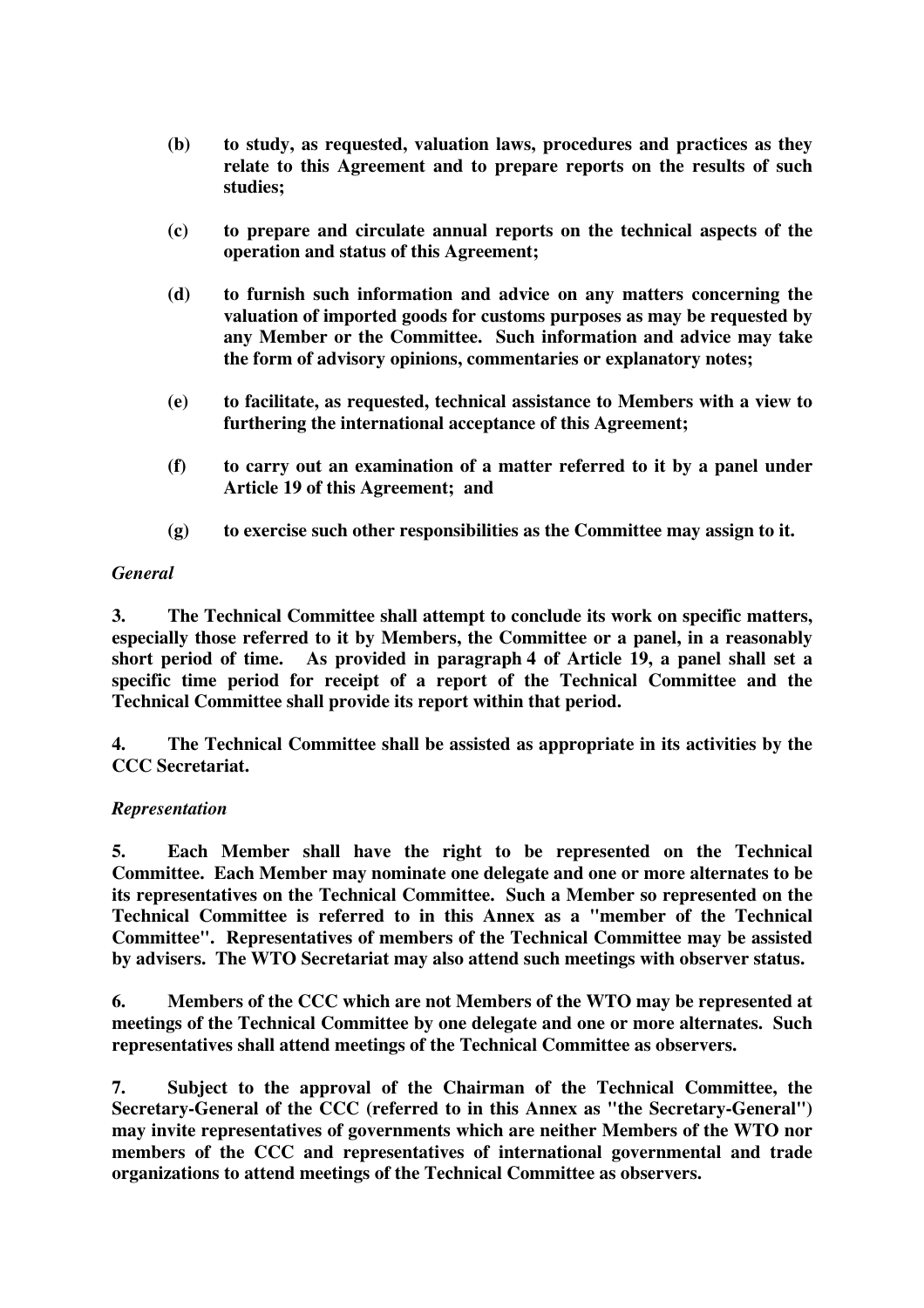8. Nominations of delegates, alternates and advisers to meetings of the Technical Committee shall be made to the Secretary-General.

## Technical Committee Meetings

9. The Technical Committee shall meet as necessary but at least two times a year. The date of each meeting shall be fixed by the Technical Committee at its preceding session. The date of the meeting may be varied either at the request of any member of the Technical Committee concurred in by a simple majority of the members of the Technical Committee or, in cases requiring urgent attention, at the request of the Chairman. Notwithstanding the provisions in sentence 1 of this paragraph, the Technical Committee shall meet as necessary to consider matters referred to it by a panel under the provisions of Article 19 of this Agreement.

10. The meetings of the Technical Committee shall be held at the headquarters of the CCC unless otherwise decided.

11. The Secretary-General shall inform all members of the Technical Committee and those included under paragraphs 6 and 7 at least 30 days in advance, except in urgent cases, of the opening date of each session of the Technical Committee.

# Agenda

12. A provisional agenda for each session shall be drawn up by the Secretary-General and circulated to the members of the Technical Committee and to those included under paragraphs 6 and 7 at least 30 days in advance of the session, except in urgent cases. This agenda shall comprise all items whose inclusion has been approved by the Technical Committee during its preceding session, all items included by the Chairman on the Chairman's own initiative, and all items whose inclusion has been requested by the Secretary-General, by the Committee or by any member of the Technical Committee.

13. The Technical Committee shall determine its agenda at the opening of each session. During the session the agenda may be altered at any time by the Technical Committee.

# Officers and Conduct of Business

14. The Technical Committee shall elect from among the delegates of its members a Chairman and one or more Vice-Chairmen. The Chairman and Vice-Chairmen shall each hold office for a period of one year. The retiring Chairman and Vice-Chairmen are eligible for re-election. The mandate of a Chairman or Vice-Chairman who no longer represents a member of the Technical Committee shall terminate automatically.

15. If the Chairman is absent from any meeting or part thereof, a Vice-Chairman shall preside. In that event, the latter shall have the same powers and duties as the Chairman.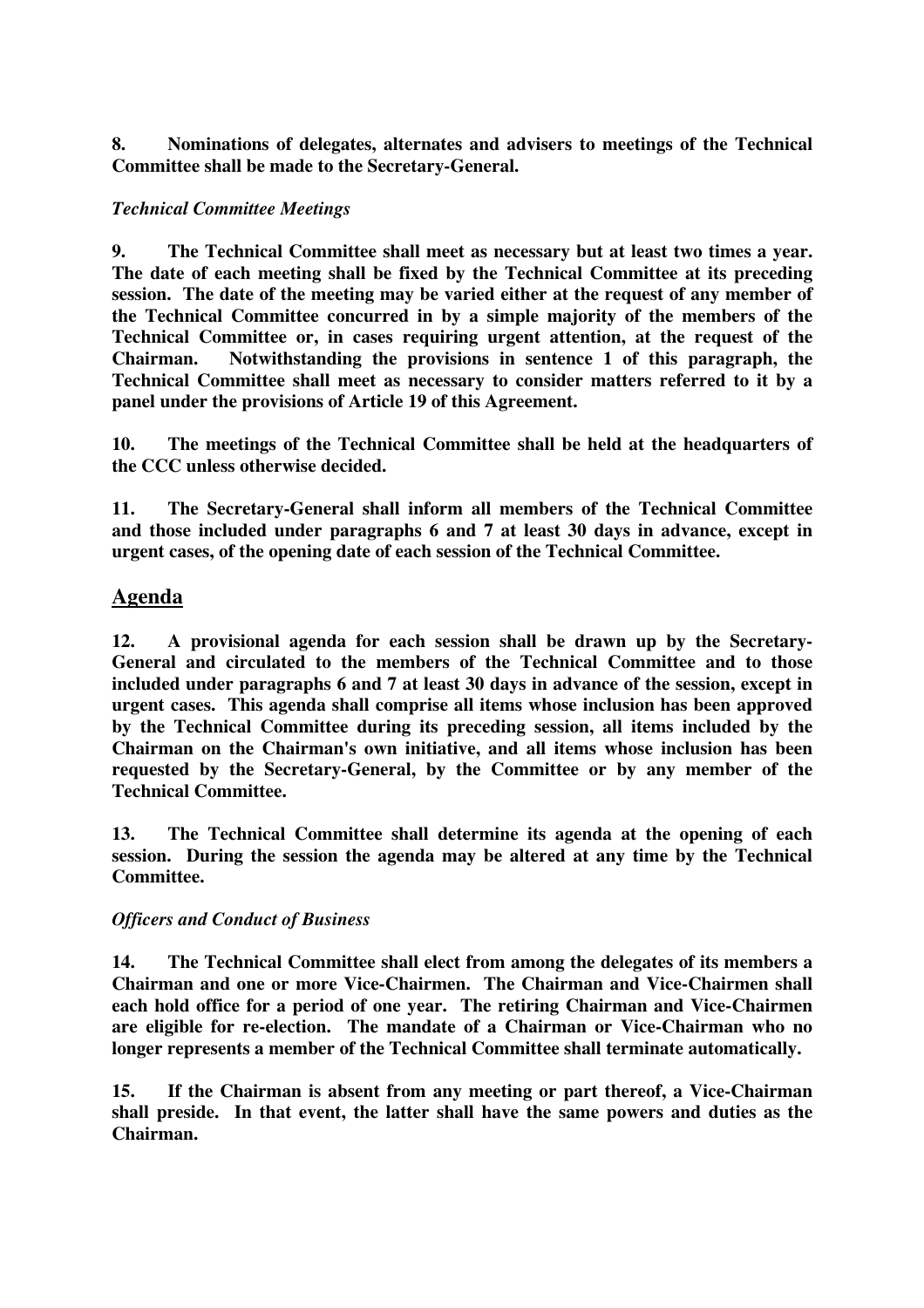16. The Chairman of the meeting shall participate in the proceedings of the Technical Committee as such and not as the representative of a member of the Technical Committee.

17. In addition to exercising the other powers conferred upon the Chairman by these rules, the Chairman shall declare the opening and closing of each meeting, direct the discussion, accord the right to speak, and, pursuant to these rules, have control of the proceedings. The Chairman may also call a speaker to order if the speaker's remarks are not relevant.

18. During discussion of any matter a delegation may raise a point of order. In this event, the Chairman shall immediately state a ruling. If this ruling is challenged, the Chairman shall submit it to the meeting for decision and it shall stand unless overruled.

19. The Secretary-General, or officers of the CCC Secretariat designated by the Secretary-General, shall perform the secretarial work of meetings of the Technical Committee.

# Quorum and Voting

20. Representatives of a simple majority of the members of the Technical Committee shall constitute a quorum.

21. Each member of the Technical Committee shall have one vote. A decision of the Technical Committee shall be taken by a majority comprising at least two thirds of the members present. Regardless of the outcome of the vote on a particular matter, the Technical Committee shall be free to make a full report to the Committee and to the CCC on that matter indicating the different views expressed in the relevant discussions. Notwithstanding the above provisions of this paragraph, on matters referred to it by a panel, the Technical Committee shall take decisions by consensus. Where no agreement is reached in the Technical Committee on the question referred to it by a panel, the Technical Committee shall provide a report detailing the facts of the matter and indicating the views of the members.

# Languages and Records

22. The official languages of the Technical Committee shall be English, French and Spanish. Speeches or statements made in any of these three languages shall be immediately translated into the other official languages unless all delegations agree to dispense with translation. Speeches or statements made in any other language shall be translated into English, French and Spanish, subject to the same conditions, but in that event the delegation concerned shall provide the translation into English, French or Spanish. Only English, French and Spanish shall be used for the official documents of the Technical Committee. Memoranda and correspondence for the consideration of the Technical Committee must be presented in one of the official languages.

23. The Technical Committee shall draw up a report of all its sessions and, if the Chairman considers it necessary, minutes or summary records of its meetings. The Chairman or a designee of the Chairman shall report on the work of the Technical Committee at each meeting of the Committee and at each meeting of the CCC.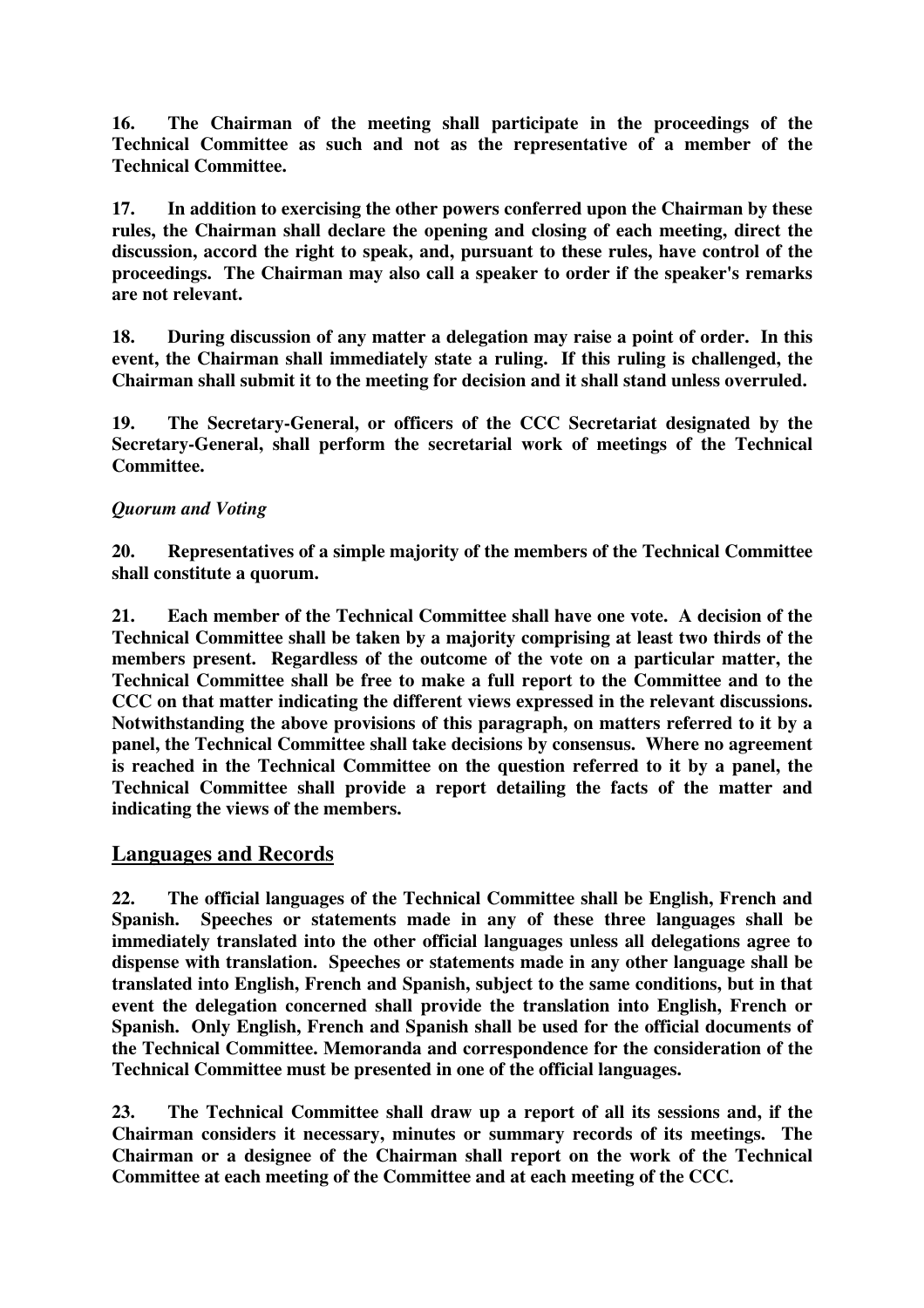# ANNEX III

1. The five-year delay in the application of the provisions of the Agreement by developing country Members provided for in paragraph 1 of Article 20 may, in practice, be insufficient for certain developing country Members. In such cases a developing country Member may request before the end of the period referred to in paragraph 1 of Article 20 an extension of such period, it being understood that the Members will give sympathetic consideration to such a request in cases where the developing country Member in question can show good cause.

2. Developing countries which currently value goods on the basis of officially established minimum values may wish to make a reservation to enable them to retain such values on a limited and transitional basis under such terms and conditions as may be agreed to by the Members.

3. Developing countries which consider that the reversal of the sequential order at the request of the importer provided for in Article 4 of the Agreement may give rise to real difficulties for them may wish to make a reservation to Article 4 in the following terms:

"The Government of ............ reserves the right to provide that the relevant provision of Article 4 of the Agreement shall apply only when the customs authorities agree to the request to reverse the order of Articles 5 and 6."

If developing countries make such a reservation, the Members shall consent to it under Article 21 of the Agreement.

4. Developing countries may wish to make a reservation with respect to paragraph 2 of Article 5 of the Agreement in the following terms:

"The Government of ............ reserves the right to provide that paragraph 2 of Article 5 of the Agreement shall be applied in accordance with the provisions of the relevant note thereto whether or not the importer so requests."

If developing countries make such a reservation, the Members shall consent to it under Article 21 of the Agreement.

5. Certain developing countries may have problems in the implementation of Article 1 of the Agreement insofar as it relates to importations into their countries by sole agents, sole distributors and sole concessionaires. If such problems arise in practice in developing country Members applying the Agreement, a study of this question shall be made, at the request of such Members, with a view to finding appropriate solutions.

6. Article 17 recognizes that in applying the Agreement, customs administrations may need to make enquiries concerning the truth or accuracy of any statement, document or declaration presented to them for customs valuation purposes. The Article thus acknowledges that enquiries may be made which are, for example, aimed at verifying that the elements of value declared or presented to customs in connection with a determination of customs value are complete and correct. Members, subject to their